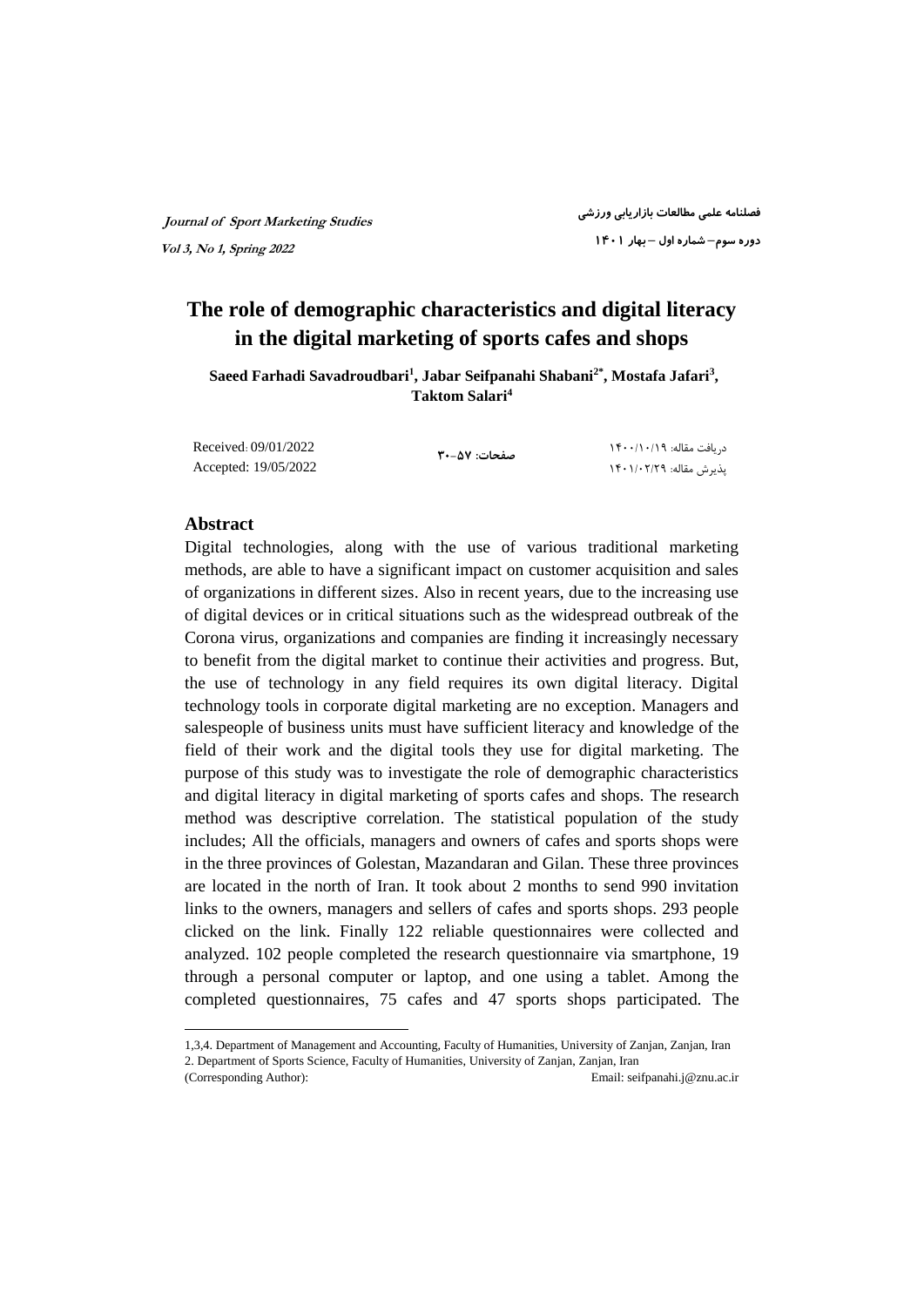average time for responding to the questionnaire was 9 minutes and 45 seconds. The instruments used were two questionnaires: digital marketing (Shakoori and Mohammadi, 2018) and digital literacy (Tohidi Asl, 2012). The digital literacy questionnaire has 20 questions with a 5-point Likert scale and the digital marketing questionnaire has 27 questions with a 5-point Likert scale. Appearance and content validity of both questionnaires were performed by experts and professors and the structural validity of the questionnaires was done using confirmatory factor analysis. Cronbach's alpha of the Digital Marketing Questionnaire and the Digital Literacy Questionnaire of 0.832 and 0.930 also confirmed their reliability. Questionnaires were designed on Porsline, and distributed and collected online using Social Media platforms like Instagram and websites which interduces cafes or Department of Labor`s website. SPSS software was used to analyze the information obtained from the questionnaire. Data analysis was performed using correlation tests and regression analysis. In the present study, descriptive statistics including tables and graphs and central and dispersion indices such as mean and standard deviation were used to describe the research variables and demographic variables. Spearman correlation test was used to test the research hypotheses due to the non-normality of the data. Multiple simple regression was also used to investigate the impact of digital marketing on digital literacy and its dimensions. 75 cafes with a frequency of %61.48 and 47 sports stores with a frequency of %38.52 participated in completing the questionnaire. Also, the statistical sample of the study includes 96 men with a frequency of %78.69 and 26 women with a frequency of %21.31. The highest number of questionnaire completers is related to the age group of 26-35 years with a frequency of 56.57% and the lowest number is related to the age group of 45 years and above with a frequency of 1.63%. The frequency of education levels of individuals is from high to low, respectively bachelor's degree, diploma, postgraduate education and finally associate degree. The highest income with a frequency of 53 individuals is related to 5.1 million and more, and the lowest amount of income is related to a million and less with a frequency of 8 people. The results showed that among the demographic characteristics, age and education level variables play a role in digital marketing. In order to investigate the effect of these two variables on the components of digital marketing due to their abnormal distribution, Kruskal-Wallis nonparametric test was used. According to the results, there is a significant difference between the variable of using social networks and the age of the respondents at the level of 99% confidence and between the variable of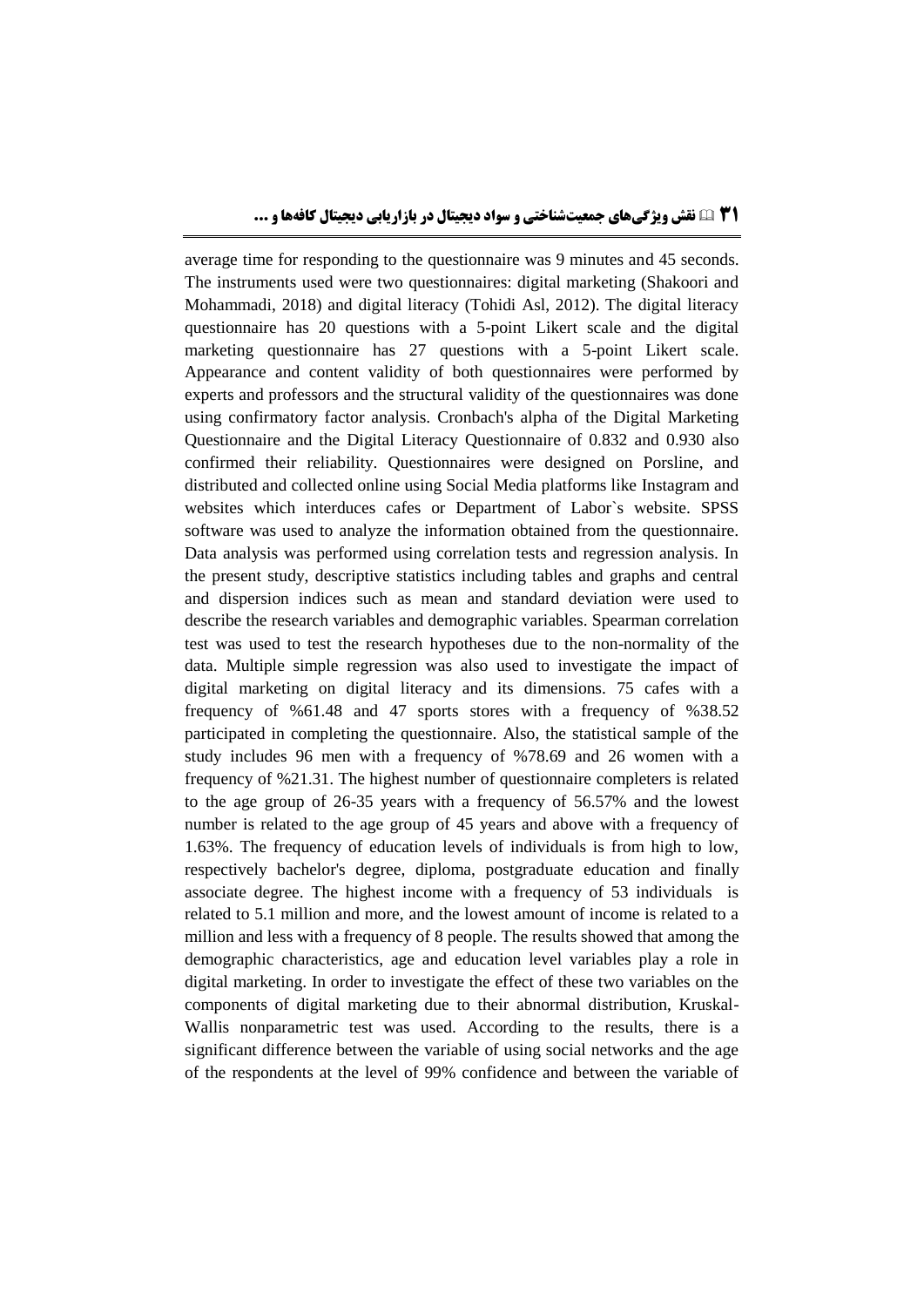digital marketing performance with the age group of the respondents, there is a significant difference at the 95% confidence level. The age group of 26-35 years has more use of social networks and also a better marketing performance than other age groups. There is a significant difference between the digital marketing performance variable and the respondents 'education level at 99% confidence level and between the digital marketing planning variable and the respondents' education level at 95% confidence level. Graduates have better marketing performance and better marketing planning than other study groups. The nonparametric Mann-Whitney test was used to investigate the role of gender on the components of digital marketing due to the abnormal distribution of variables; But the obtained results did not show any significant differences between the components of digital marketing between groups with different genders. The results of regression analysis also confirmed the significant impact of digital literacy and its levels on digital marketing. Regression analysis showed that the variables of digital competence, digital usage and digital transformation had a significant effect on the dependent variable. Linear regression was used to investigate the effect of each level of digital literacy on each dimension of digital marketing. According to the results of this test, the most effect of the digital competency variable was on the variable of using social networks, which explained 38.7% of this variable. Also, the most effect of the digital user variable was on the variable of using social networks, which explained 41.8% of this variable. Finally, the most effect of the digital transfer variable was on the digital marketing planning variable, which explained 46.7% of this variable. According to the findings, all cafes and sports shops are recommended to use younger and more educated people who have a higher level of digital literacy, and to consider digital literacy promotion courses for them. It is also recommended that owners of cafes and sports shops continue digital marketing alongside their traditional marketing with short- or long-term planning. The spread of the coronavirus and the limited activity of cafes and sports shops can be the best opportunity to take advantage of digital marketing.

**Keywords:** sports marketing, digital literacy, digital marketing, sports cafes and shops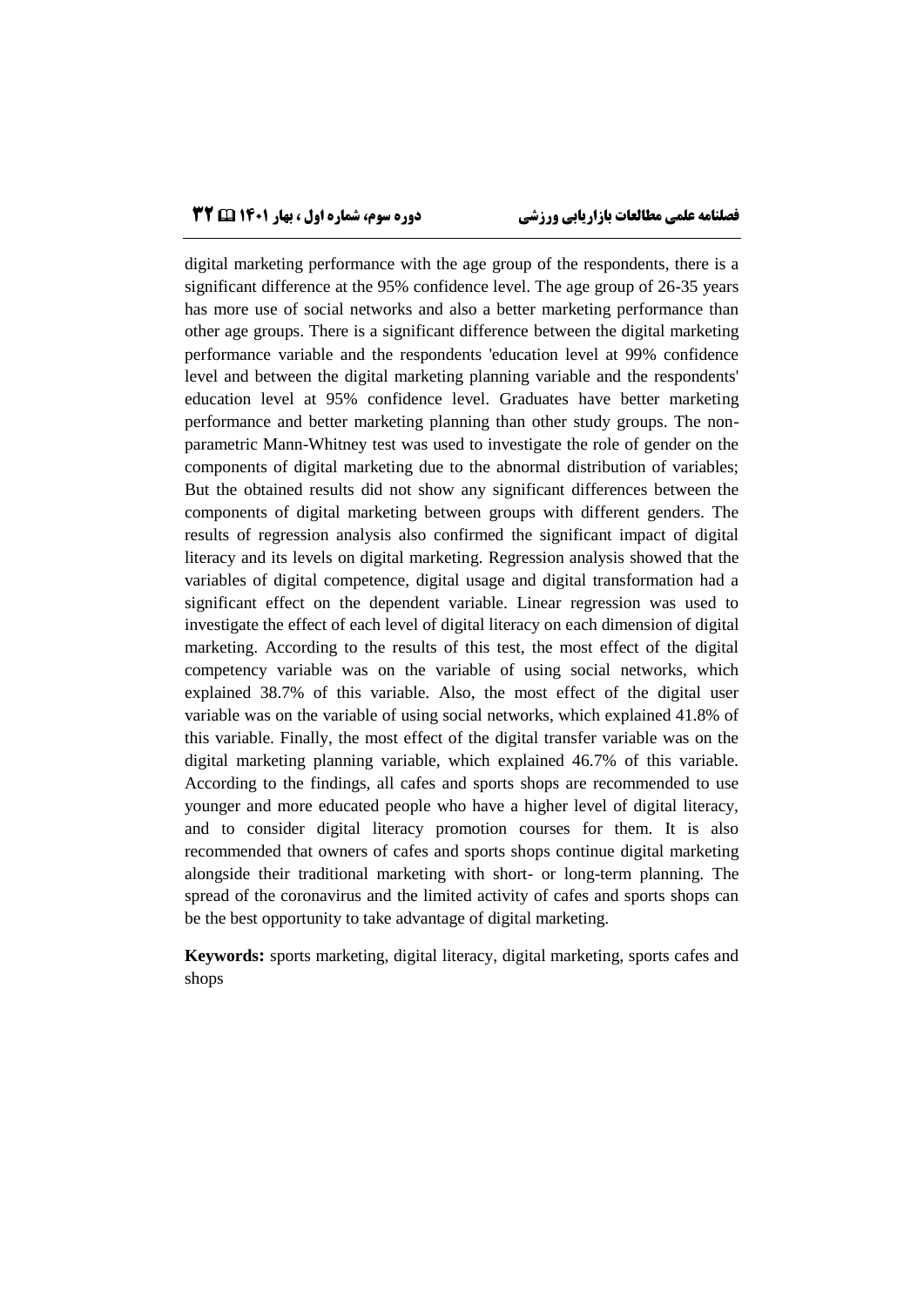## **نقش ویژگیهای جمعیتشناختی و سواد دیجیتال در بازاریابی دیجیتال**

## **کافهها و فروشگاههای ورزشی**

**4 ، تکتم ساالری <sup>۳</sup> ، مصطفی جعفری \*2 ، جبار سیف پناهی شعبانی <sup>1</sup> سعید فرهادی سوادرودباری**

#### **چکیده**

هدف از پژوهش حاضر بررسی نقش ویژگیهای جمعیتشناختی و سواد دیجیتال در بازاریابی دیجیتال کافهها و فروشگاههای ورزشی بود. روش پژوهش توصیفی همبستگی بود. جامعه آماری پژوهش مدیران کافهها و فروشگاههای ورزشی در سه استان شمالی بودند. نمونهگیری بهصورت غیرتصادفی دردسترس بود، بدینصورت که پرسشنامه به کافهها و فروشگاههای ورزشی ارسال و درنهایت تعداد 122 پرسشنامه قابل اتکا جمعآوری شد. ابزارهای مورد استفاده دو پرسشنامه بازاریابی دیجیتال )شکوری و محمدی، 1397( و سواد دیجیتال )توحیدی اصل، 1391( بود. روایی صوری و محتوایی هر دو پرسشنامه توسط صاحبنظران و اساتید متخصص و روایی سازه پرسشنامهها با استفاده از تحلیل عاملی تأییدی تایید شد. همچنین پایایی آنها به ترتیب با ضریب آلفای کرونباخ 0/832 و 0/930 تأیید شد. پرسشنامهها در وبسایت پرسلاین ٔ طراحی شدند. تحلیل دادهها با استفاده از آزمونهای همبستگی و تحلیل رگرسیون و نرمافزار SPSS انجام شد. نتایج پژوهش نشان داد در میان ویژگیهای جمعیتشناختی متغیرهای سن و سطح تحصیالت در بازاریابی دیجیتال نقش دارند. نتایج تحلیل رگرسیون نیز تأثیر سواد دیجیتال و سطوح آن بر بازاریابی دیجیتال را تأیید نمود. با توجه به یافتهها به کافهها و فروشگاههای ورزشی پیشنهاد میشود از افراد جوانتر و با تحصیالت باالتر که سطح سواد دیجیتال بیشتری دارند، استفاده نمایند.

**واژههاي كلیدي:** بازاریابی ورزشی، سواد دیجیتال، بازاریابی دیجیتال، کافهها و فروشگاههای ورزشی

3. Porsline.ir

l

<sup>،</sup>۱ ،۳ .۴ گروه مدیریت و حسابداری، دانشکده علوم انسانی، دانشگاه زنجان، زنجان، ایران. .۲ گروه علوم ورزشی، دانشکده علوم انسانی، دانشگاه زنجان، زنجان، ایران Email: [seifpanahi.j@znu.ac.ir](mailto:seifpanahi.j@znu.ac.ir) :)مسئول نویسنده \* )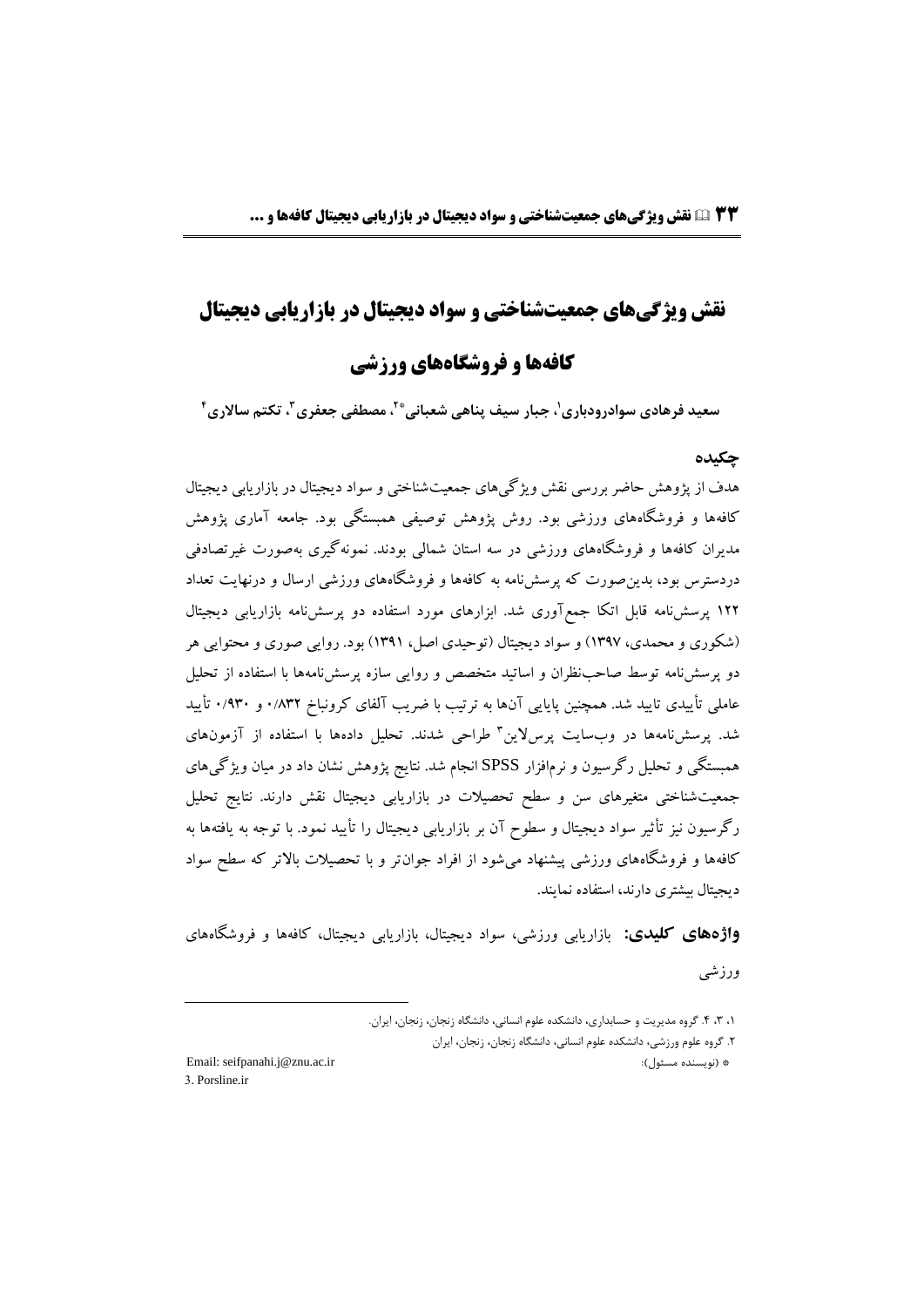#### **مقدمه**

در دنیای امروز با پیشرفت لحظهای فنآوری، جریانهای اطالعاتی از شیوه سنتی تغییر کرده و به سمت فنآوریهای اطالعات و ارتباطات و بهطور دقیقتر استفاده از اینترنت و فضای مجازی حرکت کردهاند. در سالهای اخیر با توجه به افزایش استفاده کاربران از لوازم دیجیتال و یا در مواقع بحرانی همانند شیوع گسترده ویروس کرونا، سازمانها و شرکتهای تجاری بیش از پیش سودمندی از بازار دیجیتال را برای ادامه فعالیت و پیشرفت کار خود ضروری مییابند. طی پژوهشی )2009 ,Mahapatra & Khan)، اظهار داشتند که فنآوری نقش مهمی را در بهبود کیفیت خدمات ارائه شده توسط واحدهای تجاری دارد. بازاریابی دیجیتال را میتوان بهعنوان تبلیغ کاالها و خدمات »با استفاده از فنآوریهای دیجیتال، بهطور عمده بر روی اینترنت که شامل تلفنهای همراه، تبلیغات نمایشگری و هر رسانه دیجیتال دیگر میباشد» تعریف کرد (Ritz, et al., 2019). همچنین بازاریابی دیجیتال، استفاده از دادهها، پلتفرمها، رسانهها و دستگاههای گوناگون برای گسترش دامنه بازاریابی در هر دو فضای فیزیکی و مجازی، بهمنظور بهبود روابط با مشتری از طریق توانمندسازی، اطالعرسانی، تأثیرگذاری و درگیر کردن مصرفکنندگان تعریف شده است )2021 .,al et Krishen). مزیت اصلی بازاریابی دیجیتال دسترسی به مخاطب هدف با روشی مقرونبهصرفه و قابل|ندازهگیری میباشد (Melović et al., 2020).

همچنین پژوهش (2019 ,Mkwizu)، (2015)، (Yasmin et al) و دادی و همکاران (۱۳۹۷)، برخی دیگر از مزایای بازاریابی دیجیتال را اینگونه ذکر کردند: بهروز ماندن با محصوالت و خدمات، تعامل بیشتر، اطالعات واضح و کاملتر در مورد محصوالت و خدمات، مقایسه آسان با دیگران، خرید 24 ساعته، اشتراکگذاری محتوا در مورد محصوالت و خدمات قیمتگذاری آشکار و امکان خرید فوری. از دالیل افزایش استفاده از بازاریابی دیجیتال، مزیت و خدماتی است که این نوع بازار درگذر زمان برای کاربران خود ایجاد کرده و در کنار سودآوری بیشتر هزینهها را کاهش داده است. از طرف دیگر استفاده از بازاریابی الکترونیکی از مرزها فراتر رفته و کاالها و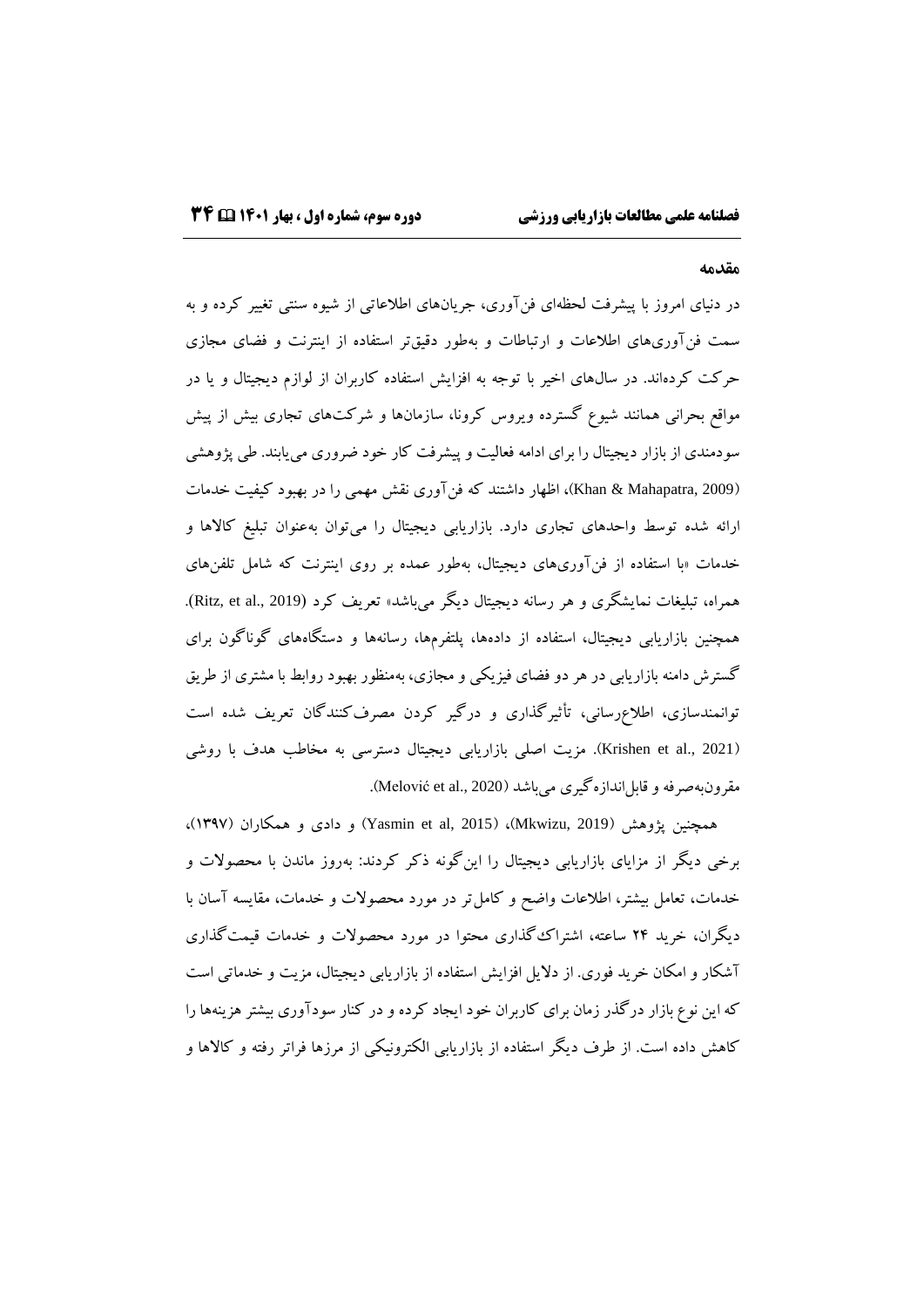خدمات را به کاربران در بستر اینترنت معرفی می کند (Salehi et al., 2012). در بازاریابی دیجیتال صدها میلیون مشتری بالقوه در سراسر جهان بهطور همزمان میتوانند سفارش خود را در دنیای دیجیتال ثبت، یا محصوالتی را از مکان جغرافیایی دیگری جستجو و در نهایت خریداری کنند (Pașcalău, Urzinceanu, 2021). همچنین استفاده از اینترنت ارزان و سریع (Akre, et al., 2019) و محیط کاربری ساده (2012 .Salehi et al) از دیگر مزایای بازاریابی دیجیتال میباشند. تعریف و آگاهی از اهمیت بازاریابی دیجیتال بهتنهایی کافی نیست. در یکی از پژوهشهای انجام شده، بازاریابی دیجیتال به انواع مختلفی دستهبندی شد )وزیری گوهر، عبدالحسینی، 1399; Deepak Uplica , Verma بهینهسازی موتور جستجو '(SEO)، بازاریابی موتور جستجو ''(SEM)، تولید محتوا<sup>م</sup>، بازاریابی از طریق رسانههای اجتماعی †(SMM)، تبلیغات نمایش دیجیتال°، بازاریابی موبایل، بازاریابی تعاملی ٌ، بازاریابی ویروسی ؓ، بازاریابی ایمیلی^، بازاریابی وابسته ؓ، روابط عمومی آنلاین ۱′، برنامهریزی و خرید رسانه دیجیتال، تجزیهوتحلیل وب''. همین طور در یژوهش شکوری و محمدی )1397( چهار سطح برای بازاریابی دیجیتال در نظر گرفته شد: برنامهریزی بازاریابی دیجیتال، درگیری و مشارکت مشتری، استفاده از شبکههای اجتماعی و عملکرد بازاریابی دیجیتال. برخی عوامل تأثیرگذار بر بازاریابی دیجیتال بازار هدف، کانالها، تواناییهای فرد ) & Bhagowati <sup>2016</sup> ,Guel; 2018 ,Dutta)، تولید محتوا و تبلیغات دیجیتال )فرشادگهر و همکاران، 1396( معرفی شدهاند. احتماالً یکی از عوامل تأثیرگذار بر بازاریابی دیجیتال شرکتها و سازمانها، سواد دیجیتال نیرویهای انسانی آنها میباشد.

 $\overline{a}$ 

9. Affiliate Marketing

<sup>1.</sup> Search Engine Optimization

<sup>2.</sup> Search Engine Marketing

<sup>3.</sup> Content Production

<sup>4.</sup> Social Media Marketing

<sup>5.</sup> Digital Display Advertising

<sup>6.</sup> Interactive Marketing

<sup>7.</sup> Viral Marketing 8. Email Marketing

<sup>10.</sup> Online Public Relations

<sup>11.</sup> Web Analytics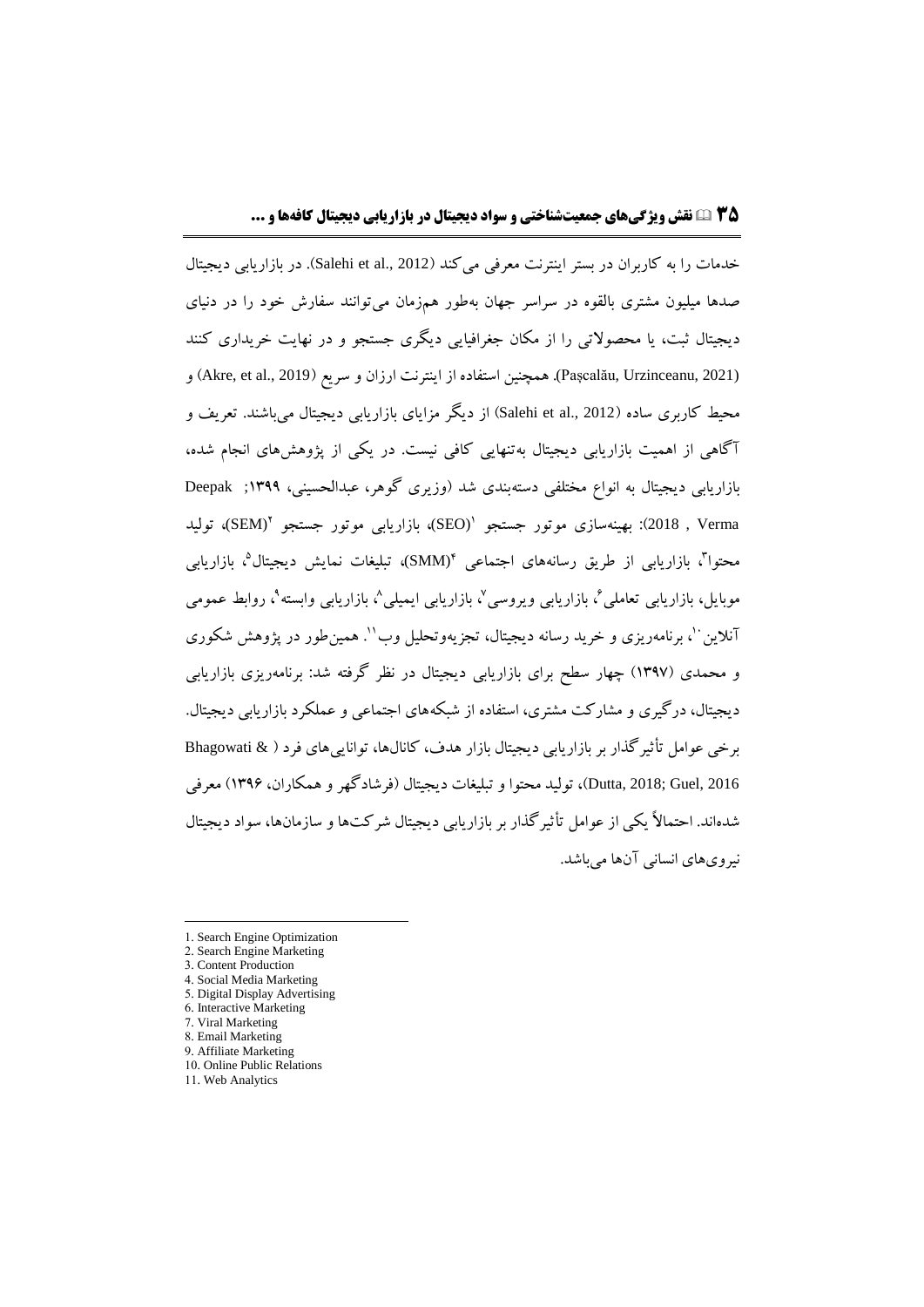اولین بار مفهوم سواد دیجیتال توسط ),1997Gilster )بیان شد. امروزه سواد دیجیتال مجموعهای متقابل از مهارت یا شایستگیهای لازم برای موفقیت در عصر دیجیتال تلقی می گردد (List, 2019). عالوهبر این، میتوان سواد دیجیتال را شامل مهارتهای عملی الزم برای استفاده از فنآوریهای دیجیتال)2015 ,Eynon & ,Helsper ,Deursen Van; 2020 ,Polizzi )و تمایالت کلی به اینترنت دانست )2017 ,Groselj & Reisdorf; 2020 ,Polizzi). با توجه به تعاریف ذکر شده از سواد دیجیتال این موضوع را نیز باید در نظر داشت که یادگیری سواد دیجیتال در بین افراد جامعه میتواند مزایا، محدودیتها و معایبی را شامل شود. برخی از مصرفکنندگان هنوز سطح باالیی از دانش، کارایی و عملکرد مورد نیاز را از خود نشان نمیدهند و هنگام مواجهه با محیط دیجیتال احساس سردرگمی میکنند (Portes, et al., 2020). از دیگر محدودیتهای یادگیری سواد دیجیتال میتوان عدم بهکارگیری اهداف آموزشی را نام برد. زیرا امکان انحراف به سمت اهدافی با مضمون سرگرمی )اسفندیاری، 1398؛ 2013 .,al et ,Grgurovic )و همچنین احتمال اعتیاد به فنآوری وجود خواهد داشت (اسفندیاری، ۱۳۹۸؛ یوسفی، ۱۳۹۶). از طرف دیگر، پژوهشهای بسیاری نیز در مورد مزیت و ضرورتهای یادگیری سواد دیجیتال مخصوصاً در سنین پایین صورت گرفت. سواد یا سطح دانش و توانایی استفاده از رایانه و اطالعات در دوره مواجهه با بازار آزاد، بهویژه برای نسل جوان، امری ضروری میباشد (Islami, 2019; Hasyim Ali, 2010). طی پژوهشی که توسط (Islami, 2019) انجام گرفت، توسعه سواد دیجیتال (سواد رایانهای و سواد اینترنتی) سبب کارآفرینی، پیشرفت و توسعه اقتصادی شهر ژامبر` در حوزههای مختلف شد. همچنین در پژوهش اسفندیاری )1398( و )2016 ,Wasson ,Bull)، اشاره دارند که افزایش سطح سواد دیجیتال موجب افزایش خالقیت، تفکر انتقادی و درنهایت موجب استقالل بیشتر میگردد. چارچوب مفهومی برای 2 سواد دیجیتال به مجموعهای از پنج سواد مختلف تقسیم شده است: سواد دیداری ، سواد

1. Jember

 $\overline{a}$ 

<sup>2.</sup> Photo-visual Literacy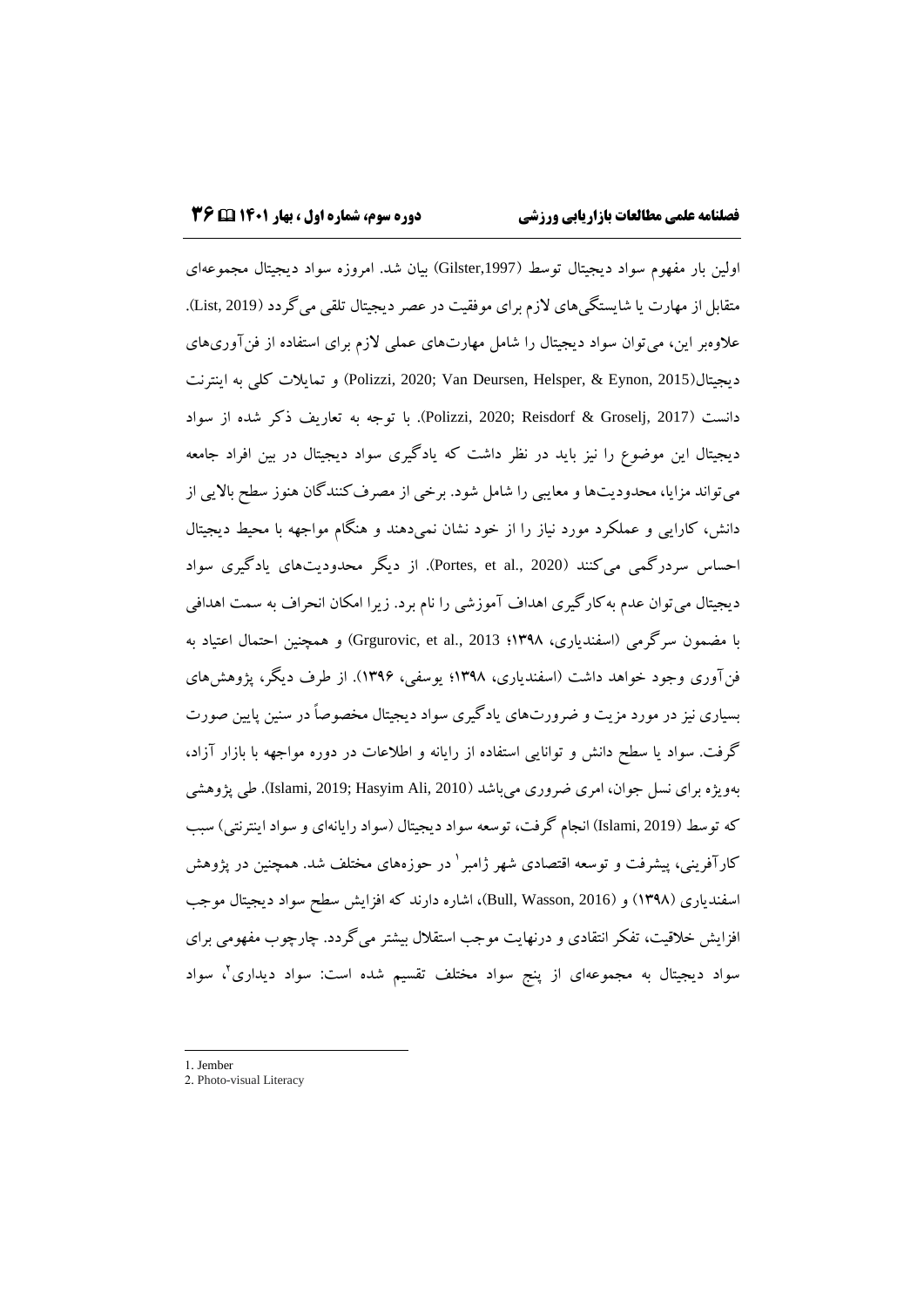بازتولیدی'، سواد اطلاعاتی'، سواد انتزاعی' و سواد عاطفی⊣جتماعی' (Eshet-Alkalai, 2004). سواد دیجیتال همچنین دارای 3 سطح میباشد: شایستگی دیجیتالی، کاربری دیجیتالی و انتقال دیجیتالی )2009 ,Martin).

جستجوی پژوهشگر برای یافتن پژوهشی در مورد تأثیر سواد دیجیتال بر بازاریابی دیجیتال در سالهای اخیر و در ژورنالهای معتبر بینتیجه بود. هرچند تأثیرگذاری یکی از سطوح سواد دیجیتال بر بازاریابی دیجیتال یا تأثیرگذاری سواد دیجیتال بر یکی از ابعاد یا انواع بازاریابی دیجیتال در سازمانها و کسبوکارهای مختلف مورد بررسی قرار گرفت. نتایج پژوهش Melović, et al., ) <sup>2020</sup>( در بررسی انتقال دیجیتالی و بازاریابی دیجیتال بیانگر اعتقاد پاسخدهندگان بر مقرونبهصرفه بودن استفاده ازبازاریابی دیجیتال برای ارتقاوموقعیتیابی برند بوده است. همچنین ) ,Ziółkowska <sup>2021</sup>( بیان داشت که انتقال دیجیتالی با استفاده از ابزار دیجیتال بر بازاریابی دیجیتال سازمانها با اندازه کوچک و متوسط در جهت ایجاد ارتباط با مشتریان و ایجاد ارزش برای سازمان تأثیرگذار است. کردلو و همکاران )1399( نیز میان میزان اطالعات و تبلیغات در رسانههای اجتماعی و رضایت مشتریان رابطهای مستقیم یافتند. همچنین یکی از نتایج پژوهش )2019 ,Azolo & Agim) بیانگر تأثیر مثبت سواد دیجیتال بر عملکرد شغلی کارکنان کتابخانهها بوده است. از طرف دیگر، نداشتن منابع لازم، مهارتها، تعهد و درک مناسب از فرصتهای دیجیتالی از مشکلات انتقال دیجیتالی ذکر شدهاند )2017 .,al et ,Giotopoulos; 2021 .,al et ,Matarazzo). امکان انحراف به مضامین سرگرمی )اسفندیاری، 1398؛ 2013 .,al et ,Grgurovic )و احتمال اعتیاد به فنآوری )اسفندیاری، 1398؛ یوسفی، 1396( نیز از تبعات یادگیری سواد دیجیتال ذکر شده است.

انواع مختلفی از سازمانها، مانند بیمارستانها، مدارس، شوراها و سازمانهای غیردولتی، از بازاریابی دیجیتال بهعنوان بخشی از استراتژیهای بازاریابی خود استفاده می کنند ( .,Miklosik et al

l

<sup>1.</sup> Reproduction Literacy

<sup>2.</sup> Information Literacy

<sup>3.</sup> Branching Literacy

<sup>4.</sup> Socio-Emotional Literacy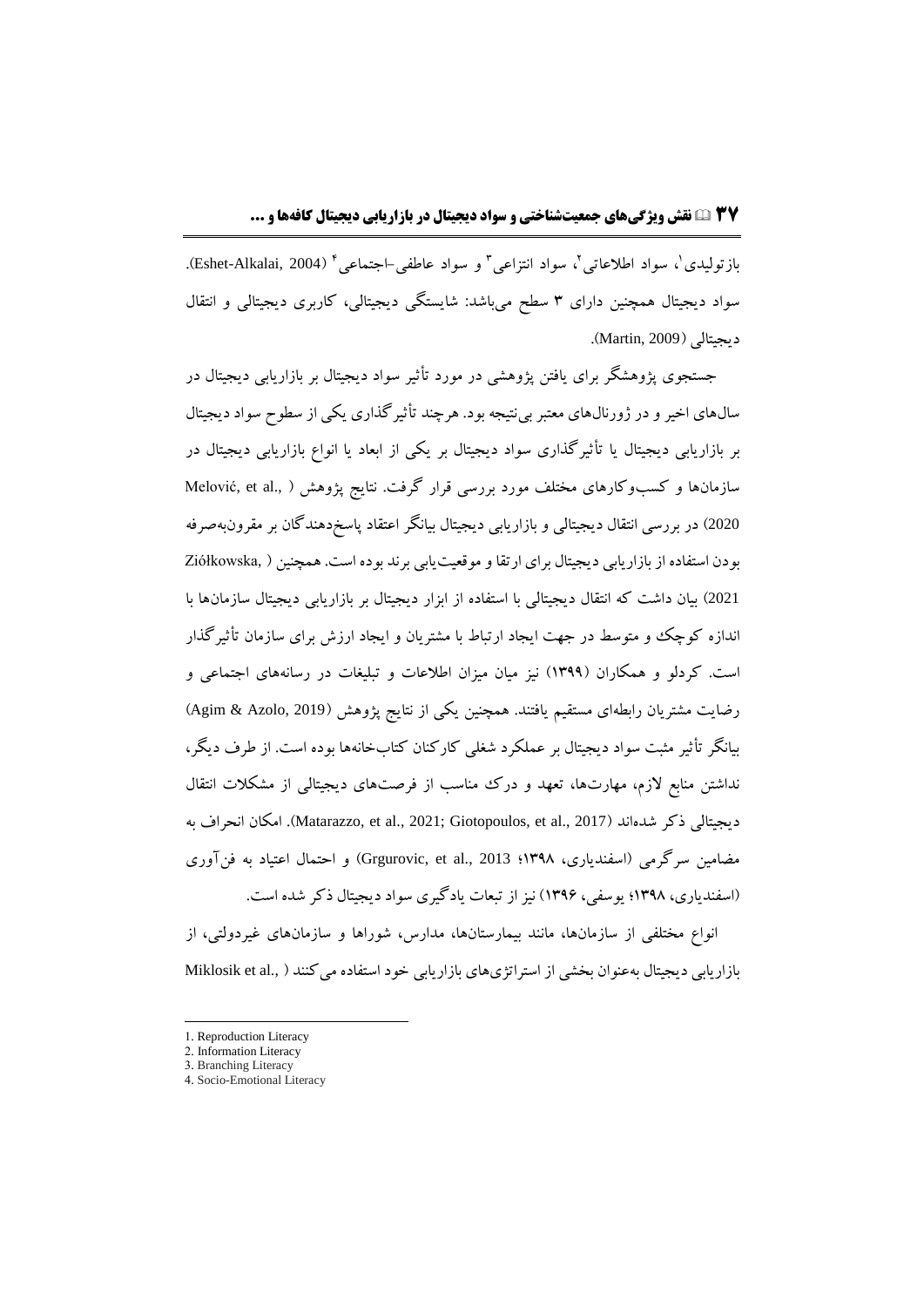2019). بازاریابی دیجیتال یک بخش با توانایی بالا در هر طرح بازاریابی می باشد، که توسط کسبوکارهای موفق در جهت دستیابی به نتایج مطلوب مورد استفاده قرار میگیرد ) ,Gupta <sup>2019</sup>(. سازمانها، شرکتها، باشگاهها، بنگاهها و بهطورکلی صنعت ورزش نیز در این راه توان فعالیت دارند. از دهه ،1970 صنعت ورزش نقش فزایندهای را در جهانیشدن کسبوکارها و رویدادهای عمومی با حضور ورزشکاران، سرمایهگذاران و نیرویهای کار در سراسر جهان داشته است )2018 .,al et Zhang .J). در سال ،2015 ارزش جهانی صنعت ورزش 145 میلیارد دالر برآورد شد که بیش از 3 درصد از فعالیت اقتصادی جهان را تشکیل میداد )2018 ,Manoli). بازاریابی همیشه بهعنوان یک نیروی جلوبرنده در پیشرفت صنعت ورزش وجود داشته است ( Dees 2021 .,al et). بخش مهمی از صنعت ورزش نیز کافهها و فروشگاههای ورزشی هستند. این صنایع نیز همانند بخشهای دیگر برای بقا و پیشرفت به بازاریابی دیجیتال نیازمند میباشند.

با توجه به عدم بررسی سواد دیجیتال بهعنوان یک متغیر کلی بر بازاریابی دیجیتال و تأثیرگذاری این متغیرها بر یکدیگر در حوزه کافهها و فروشگاههای ورزشی و با توجه به اختالفنظرهایی که در پژوهشهای پیشین وجود دارد، در این پژوهش سؤال مورد نظر پژوهشگر این است که آیا میان متغیرهای جمعیتشناختی و سواد دیجیتال و ابعاد آن با بازاریابی دیجیتال و ابعاد آن رابطهای وجود دارد یا خیر؟ شکل شماره 1 مدل مفهومی پژوهش را نشان میدهد.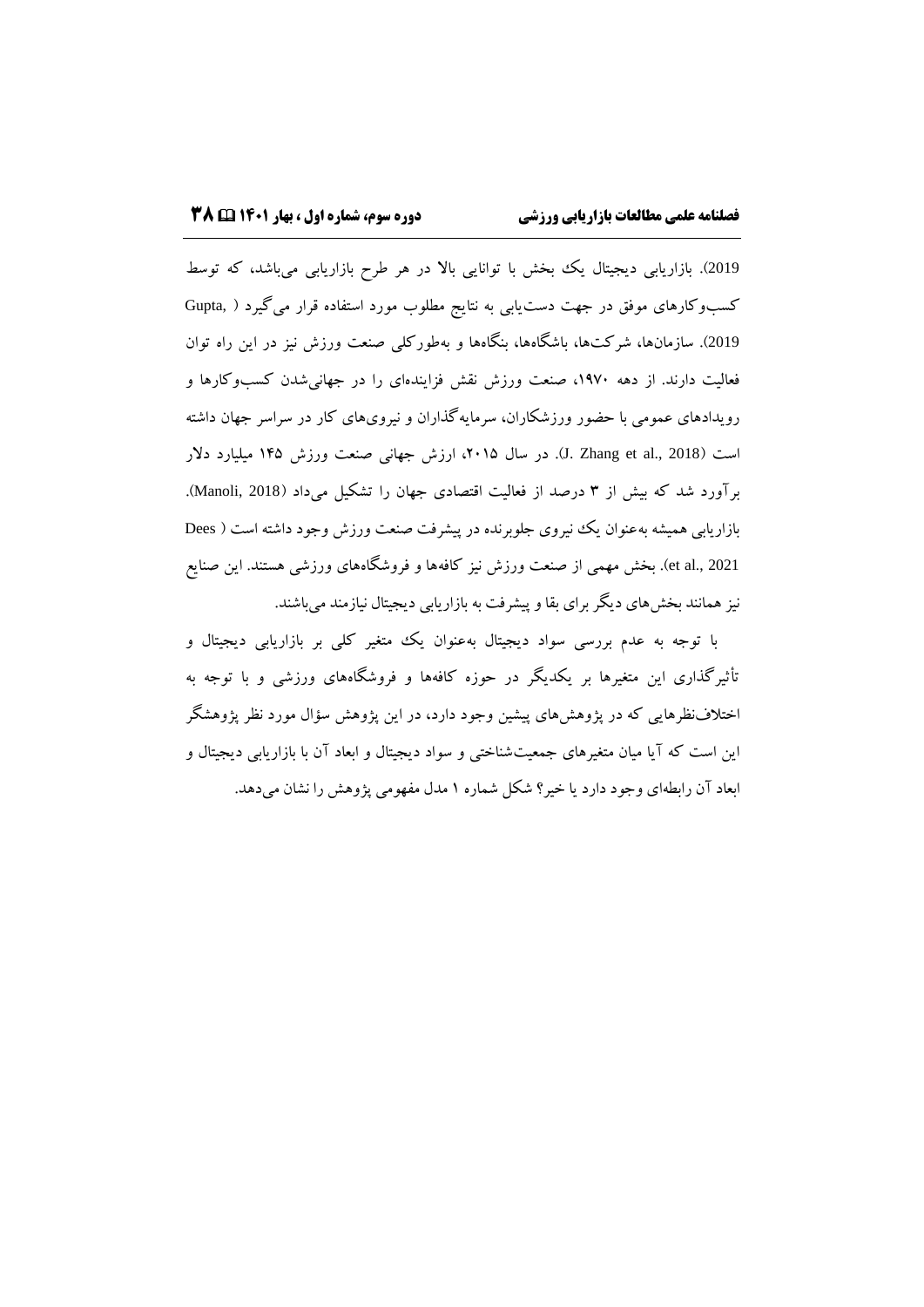

**)شکل 1( مدل مفهومی پژوهش**

## **روششناسی**

روش پژوهش حاضر توصیفی-پیمایشی از نوع همبستگی میباشد. همچنین این پژوهش از نظر ماهیت دادهها کمی و از نظر هدف کاربردی میباشد. جامعه آماری این پژوهش شامل همه مسئوالن، مدیران یا فروشندگان کافهها و فروشگاههای ورزشی در سه استان شمالی ایران، شامل گلستان، مازندران و گیالن میباشد. روش نمونهگیری غیرتصادفی بوده و پژوهشگر در فاصله زمانی حدود 2 ماه، تعداد 990 دعوتنامه از روشهای مختلف به دعوت افراد برای تکمیل پرسشنامه پژوهش حاضر اقدام نمود. از 990 دعوتنامه ارسال شده، تعداد 293 نفر بر روی لینک کلیک نمودند. از این تعداد، 122 نفر پرسشنامه را تا انتها تکمیل کرده و بر روی گزینه ارسال کلیک نمودند. تعداد 102 نفر از طریق تلفن هوشمند، 19 نفر از طریق رایانه شخصی یا لپتاپ و یک نفر با استفاده از تبلت پرسشنامه پژوهش حاضر را تکمیل کردند. در میان پرسشنامههای تکمیلشده، 75 کافه و 47 فروشگاه ورزشی مشارکت نمودند. میانگین زمان پاسخگویی افراد به پرسشنامه نیز 9 دقیقه و 45 ثانیه بوده است.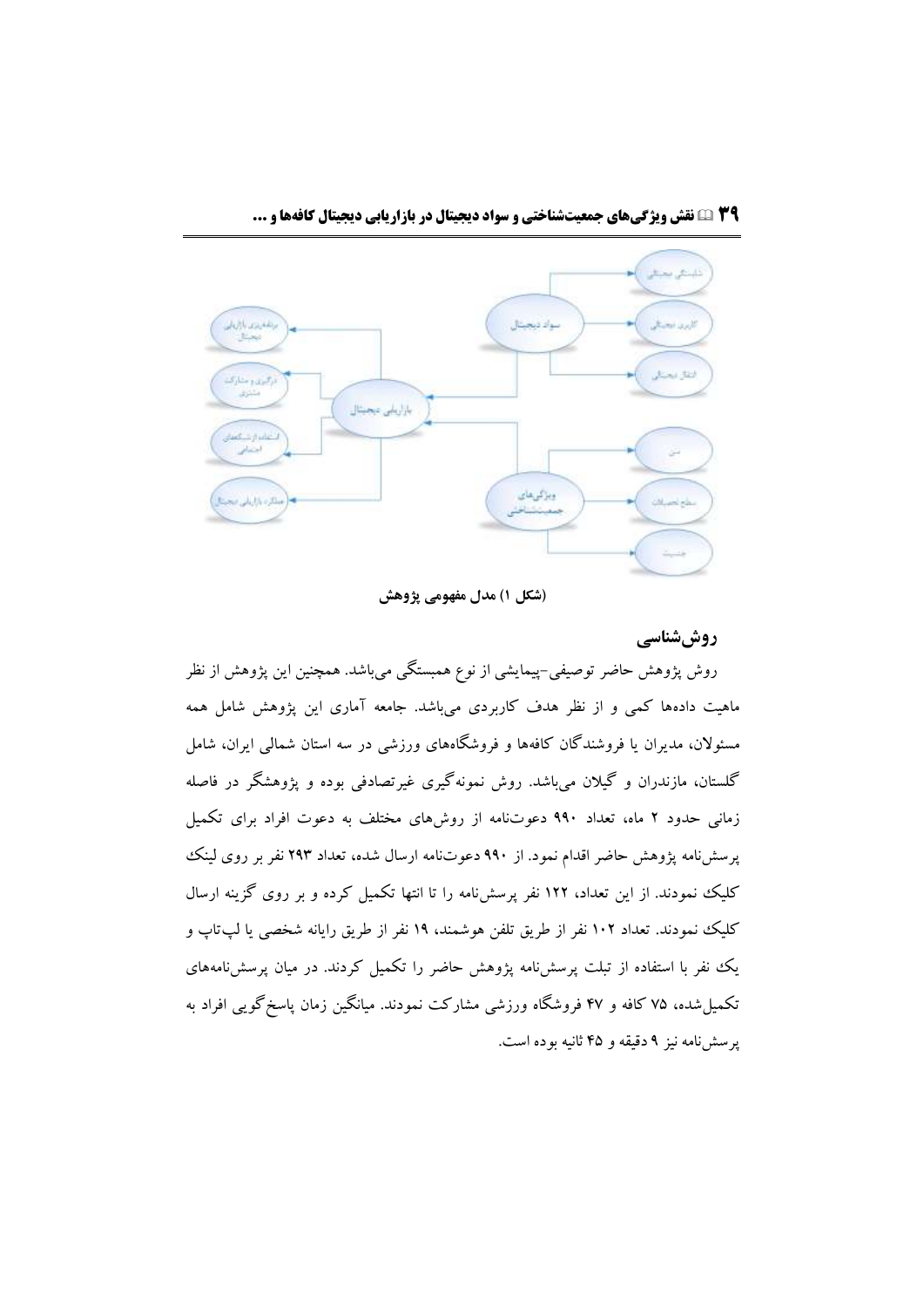ابزار گردآوری اطالعات دو پرسشنامه سواد دیجیتال و بازاریابی دیجیتال بود. پرسشنامه از پژوهشهای پیشین دریافت شد. به دلیل شیوع گسترده ویروس کرونا، تعطیلی کافهها و فروشگاههای ورزشی یا محدودیت زمانی فعالیت آنها و همچنین مسافت زیاد برخی از شهرها پژوهشگر از پرسشنامه آنالین استفاده نمود. این دو پرسشنامه در وبسایت پرسالین به یک پرسشنامه جامع تبدیل شدند. پرسشنامه سواد دیجیتال در سال 1391 توسط منصوره توحیدی اصل طراحی شده که دارای 20 سؤال با طیف لیکرت 5 درجه میباشد. ضریب آلفای کرونباخ محاسبه شده این پرسشنامه در پژوهشهای پیشین، برابر با 0/930 محاسبه شده است. بنابراین پایایی پرسشنامه بسیار مطلوب ارزیابی گردیده است. همچنین پرسشنامه بازاریابی دیجیتال در سال 1397 توسط مریم شکوری و معصومه محمدی طراحی شده که دارای 27 سؤال با طیف لیکرت 5 درجه میباشد. در این پژوهش برای بررسی روایی پرسشنامه از روش روایی صوری و محتوا و روایی سازه استفاده شده است. برای بررسی روایی محتوایی پرسشنامه به تعدادی از صاحبنظران و اساتید داده شده و از آنها در مورد سؤاالت و ارزیابی فرضیهها نظرخواهی گردید که به اتفاق پرسشنامه را تأیید نمودند. برای روایی سازه از تحلیل عاملی تأییدی استفاده شده است. ضریب آلفای کرونباخ محاسبه شده در پژوهشهای پیشین، با انجام یک مطالعه مقدماتی و با توزیع 30 پرسشنامه عدد 0/832 به دست آمده است.

جهت تجزیهوتحلیل اطلاعات بهدست آمده از پرسشنامه از نرمٖافزار اسپییاساس ٰ استفاده گردید. در پژوهش حاضر برای توصیف متغیرهای پژوهش و متغیرهای جمعیت شناختی از آمار توصیفی شامل جداول و نمودارها و شاخصهای مرکزی و پراکندگی همچون میانگین و انحراف معیار برای توصیف استفاده شد. برای آزمون فرضیههای پژوهش با توجه به نرمال نبودن دادهها آزمون همبستگی اسپیرمن بهکار گرفته شد. همچنین برای بررسی تأثیربازاریابی دیجیتال روی سواد دیجیتال و ابعاد آن از رگرسیون ساده چندگانه استفاده شد.

1. SPSS

 $\overline{a}$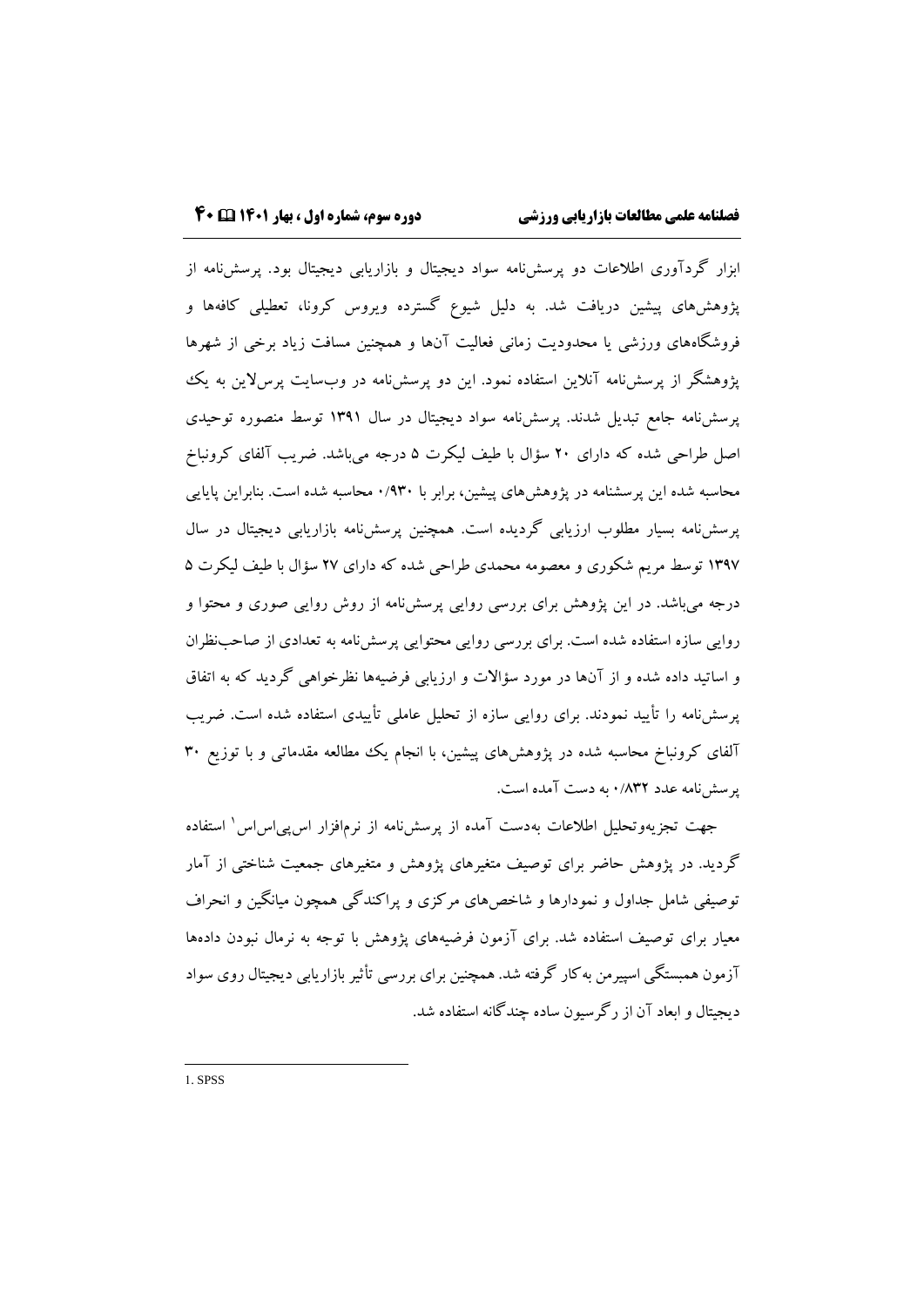#### **یافتههاي پژوهش**

در بخش یافتههای پژوهش ابتدا اطالعات جمعیتشناختی نمونهها در جدول 1 بیان میشود. و در ادامه به بررسی یافتههای استنباطی پژوهش پرداخته میشود. نمونه آماری پژوهش شامل 96 مرد با درصد فراوانی 78/69 درصد و 26 زن با درصد فراوانی 21/31 درصد میباشد. بیشترین تعداد مربوط به گروه سنی 35-26 سال با فراوانی 56/57 درصد و کمترین تعداد مربوط به گروه 45 سال و باالتر با فراوانی 1/63 درصد میباشد. میزان فراوانی سطح تحصیالت افراد از زیاد به کم بهترتیب مقطع کارشناسی، دیپلم، تحصیالت تکمیلی و درنهایت کاردانی میباشد. تعداد 75 کافه و 47 فروشگاه ورزشی در تکمیل پرسشنامه شرکت کردند. بیشترین میزان درآمد با فراوانی 53 نفر مربوط به 5/1 میلیون و بیشتر میباشد. همچنین تعداد 107 نفر معادل 87/7 درصد نمونهها رایانه شخصی دارند.

|                    | ັ                            | ⊸                    | <u>,</u> , , ,<br>$\cdot$ $\cdot$ |                   |  |
|--------------------|------------------------------|----------------------|-----------------------------------|-------------------|--|
|                    |                              | مرد                  | زن                                |                   |  |
|                    |                              | $V/\sqrt{2}9$        | Y1/T1                             | جنسيت             |  |
| ۴۵ و بالاتر        | 45-45                        | $40 - 19$            | $Y\Delta - Y\Delta$               |                   |  |
| 1/5                | $Y \cdot / F9$               | $\Delta \frac{6}{7}$ | $Y\frac{1}{T}$                    | گروه سنبي         |  |
| تحصيلات تكميلي     | كارشناسى                     | كاردانى              | ديبلم                             |                   |  |
| 19/F               | $f\uparrow\uparrow/\uparrow$ | 10/9                 | YF/F                              | سطح تحصيلات       |  |
|                    |                              | فروشگاه              | كافه                              |                   |  |
|                    |                              | <b>٣٨/٥٢</b>         | 91/F <sub>A</sub>                 | حرفه كارى         |  |
| ۵/۱ میلیون و بیشتر | ۳/۱ تا ۵ میلیون              | ۱/۱ تا ۳ میلیون      | کمتر از ۱ میلیون                  |                   |  |
| $YY/\Delta$        | $19/\lambda$                 | $YY/\lambda$         | 9/9                               | میزان درآمد       |  |
|                    |                              | خير                  | بلى                               |                   |  |
|                    |                              | 17/T                 | $\Lambda V/V$                     | داشتن رايانه شخصي |  |

**)جدول 1( توصیف متغیرهاي جمعیتشناختی**

در جدول شماره ۲، نقش سن، سطح تحصیلات و جنسیت از ویژگیهای جمعیتشناختی بر بازاریابی دیجیتال نشان داده شده است.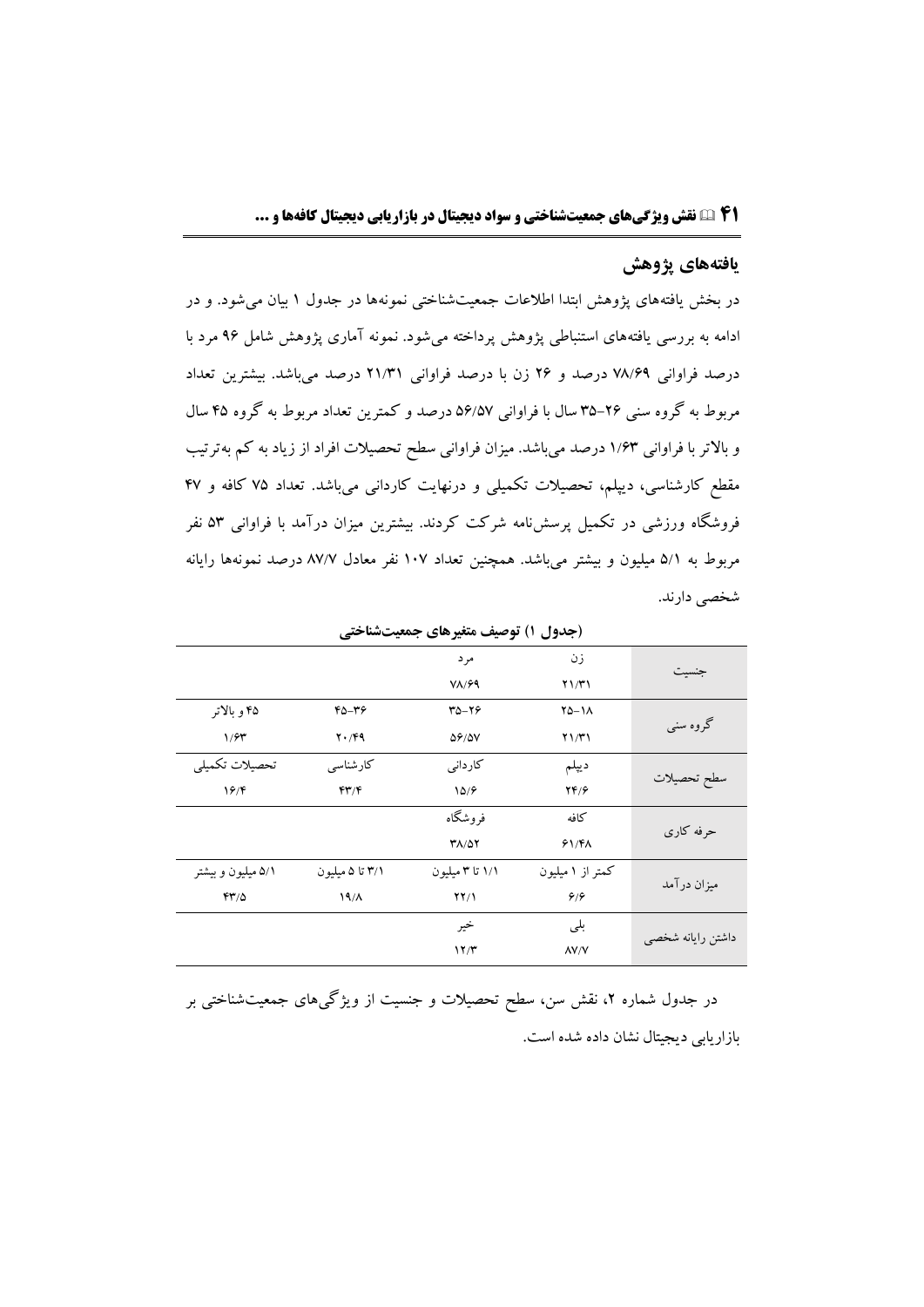بهمنظور بررسی تأثیر سن بر مؤلفههای بازاریابی دیجیتال با توجه به نرمال نبودن توزیع این متغیر، از آزمون ناپارامتری کروسکال والیس استفاده شد. با توجه به نتایج بین متغیر استفاده از شبکههای اجتماعی با سن پاسخگویان، تفاوت معنیداری در سطح اطمینان 99 درصد وجود دارد. بررسی میانگین رتبهها نشان داد گروه سنی 35-26 سال )با میانگین رتبه 85/84( استفاده بیشتری از شبکه- های اجتماعی نسبت به سایر گروههای سنی دارند. گروه سنی ۴۶ سال و بالاتر (با میانگین رتبه ۳۲) در مقام آخر قرار داشت. همچنین بین متغیر عملکرد بازاریابی دیجیتال با گروه سنی پاسخگویان، تفاوت معنیداری در سطح اطمینان 95 درصد وجود دارد با توجه به مقدار میانگینهای رتبهها، گروه سنی ۲۶-۳۵ سال (با میانگین رتبه ۸۴/۶۳) عملکرد بازاریابی مطلوبتری نسبت به سایر گروههای سنی دارند. اما بین مؤلفههای برنامهریزی بازاریابی دیجیتالی و درگیری و مشارکت مشتری با سن پاسخگویان هیچگونه اختالف معنیداری وجود ندارد.

با هدف بررسی نقش سطح تحصیالت بر مؤلفههای بازاریابی دیجیتال با توجه به نرمال نبودن توزیع این متغیر نیز از آزمون ناپارامتری کروسکال والیس استفاده شد. بین متغیر عملکرد بازاریابی دیجیتال با سطح تحصیالت پاسخگویان، تفاوت معنیداری در سطح اطمینان 99 درصد وجود دارد. در همین زمینه بررسی میانگین رتبهها نشان میدهد که افراد دارای تحصیالت تکمیلی )با میانگین رتبه 69/75( عملکرد بازاریابی بیشتری نسبت به سایر گروههای تحصیلی دارند و بعد از آن افراد با تحصیالت کارشناسی )با میانگین رتبه 65/31( در رتبه دوم قرار دارد. همچنین بین متغیر برنامهریزی بازاریابی دیجیتال با سطح تحصیالت پاسخگویان، تفاوت معنیداری در سطح اطمینان 95 درصد وجود دارد. همانطور که از مقدار میانگین رتبهها مشخص است، افرادی که تحصیالت تکمیلی دارند (با میانگین رتبه 6۳/۹۵) برنامهریزی بازاریابی مطلوبتری نسبت به سایر گروههای تحصیلی دارند و بعد از آن افراد با تحصیلات کارشناسی (با میانگین رتبه ۶۳/۶۷) در رتبه دوم قرار دارد. بین مؤلفههای استفاده از شبکههای اجتماعی و درگیری و مشارکت مشتری با افراد با سطح تحصیالت پاسخگویان هیچگونه تفاوت معنیداری وجود ندارد.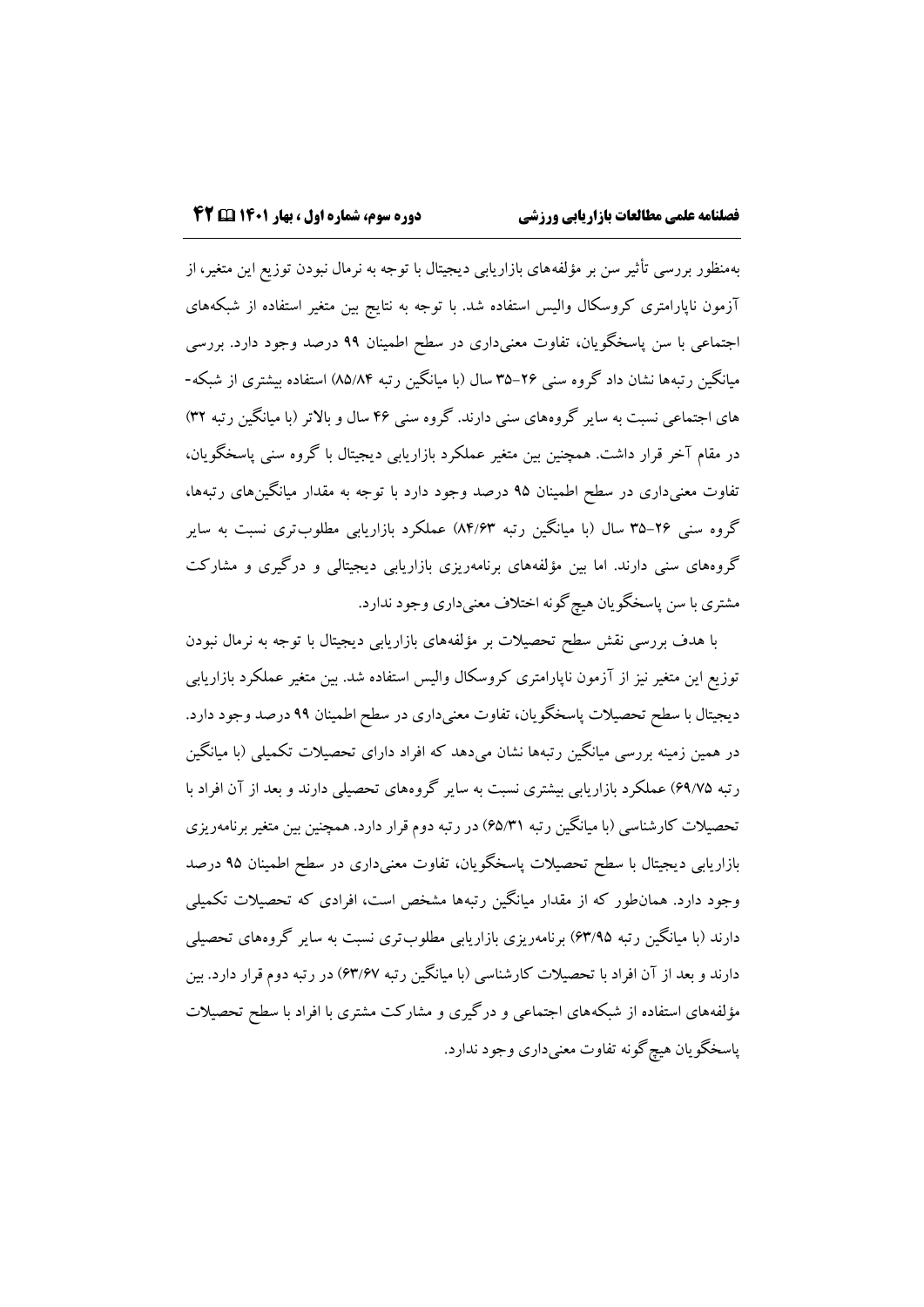## **۴3 نقش ویژگیهای جمعیتشناختی و سواد دیجیتال در بازاریابی دیجیتال کافهها و ...**

برای بررسی نقش جنسیت بر مؤلفههای بازاریابی دیجیتال با توجه به نرمال نبودن توزیع متغیرها، از آزمون ناپارامتری من ویتنی استفاده شد؛ اما نتایج بهدست آمده هیچ تفاوت معنیداری را بین مؤلفههای بازاریابی دیجیتال در بین گروهها با جنسیت مختلف نشان نداد.

| میانگین رتبهها آماره $\mathrm{X}^2$ سطح معنیداری |              |                                                  | تعداد              | گروه سنی        | متغير                         |    |
|--------------------------------------------------|--------------|--------------------------------------------------|--------------------|-----------------|-------------------------------|----|
| $\cdot$ /941                                     | $\cdot$ /۳۹۵ | 91/FF                                            | ۲۶                 | ١٨-٢۵ سال       | برنامهريزي بازاريابي ديجيتالي |    |
|                                                  |              | 57/70                                            | ۶۹                 | ٣۵-٣۵ سال       |                               |    |
|                                                  |              | 9.797                                            | ۲۵                 | ۴۵-۴۵ سال       |                               |    |
|                                                  |              | $\Delta\Delta/V\Delta$                           | $\mathbf Y$        | ۴۶ سال و بالاتر |                               |    |
| $\cdot$ /٢۴١                                     | F/190        | $FA/\Lambda$ .                                   | ۲۶                 | ١٨-٢۵ سال       |                               |    |
|                                                  |              | $90/\lambda$                                     | ۶۹                 | ٢۶-٣۵ سال       | درگیری و مشارکت مشتری         |    |
|                                                  |              | 91/FF                                            | ۲۵                 | ۴۵–۴۵ سال       |                               |    |
|                                                  |              | $YY/\Delta$                                      | $\pmb{\Upsilon}$   | ۴۶ سال و بالاتر |                               |    |
| $\cdot/\cdot\cdot$ Y                             | 17/19        | $V \hat{r}/\hat{r}$                              | ۲۶                 | ١٨-٢۵ سال       | استفاده از شبکههای اجتماعی    | سن |
|                                                  |              | $\lambda\Delta/\Lambda f$                        | ۶۹                 | ٢۶-٣۵ سال       |                               |    |
|                                                  |              | 99/17                                            | $\mathbf{Y}\Delta$ | ۴۵-۴۵ سال       |                               |    |
|                                                  |              | $\mathbf{r}$                                     | $\pmb{\Upsilon}$   | ۴۶ سال و بالاتر |                               |    |
| $\cdot$ / $\cdot$ $\tau$                         | 9/9V         | $\mathsf{V}\mathsf{A}/\mathsf{A}\cdot$           | ۲۶                 | ١٨-٢۵ سال       | عملكرد بازاريابي ديجيتال      |    |
|                                                  |              | $\Lambda \mathfrak{F}/\mathfrak{F} \mathfrak{r}$ | ۶۹                 | ٢۶-٣۵ سال       |                               |    |
|                                                  |              | 99/19                                            | ۲۵                 | ۴۵-۴۵ سال       |                               |    |
|                                                  |              | $FA/\Delta$ .                                    | $\Upsilon$         | ۴۶ سال و بالاتر |                               |    |
|                                                  |              |                                                  |                    |                 |                               |    |
|                                                  |              |                                                  |                    |                 |                               |    |

**جدول .2 بررسی نقش ویژگیهاي جمعیتشناختی در بازاریابی دیجیتال**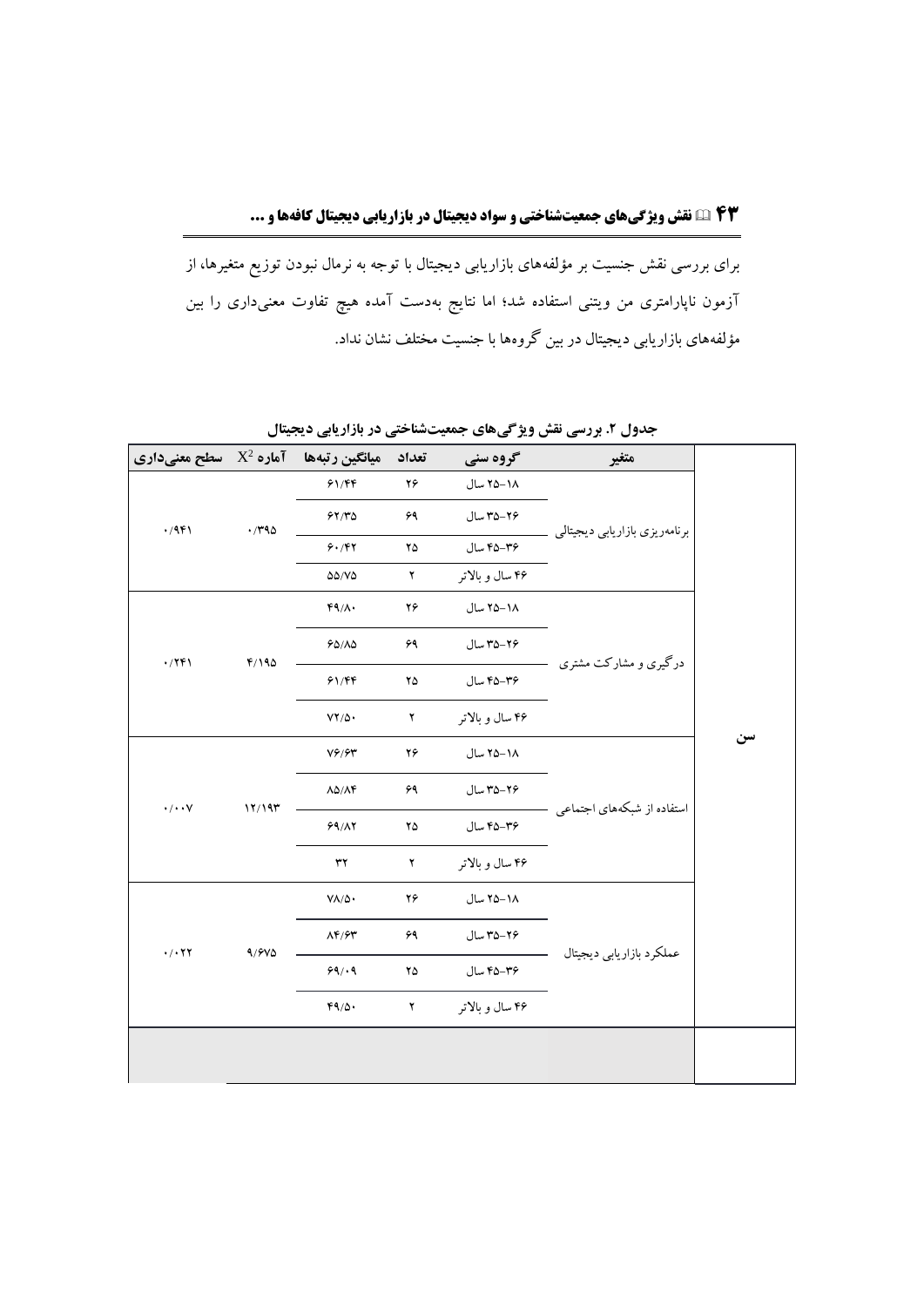# **فصلنامه علمی مطالعات بازاریابی ورزشی دوره سوم، شماره اول ، بهار 1۴۰1 ۴۴**

| میانگین رتبهها آماره $\mathrm{X}^2$ سطح معنیداری |        |                               |       | سطح تحصيلات تعداد | متغير                         |             |
|--------------------------------------------------|--------|-------------------------------|-------|-------------------|-------------------------------|-------------|
| $\cdot$ / $\cdot$ $\uparrow$ $\vee$              | 9/95   | 97/07                         | ٣٠    | ديبلم             |                               |             |
|                                                  |        | 54/11                         | ۱۹    | کاردانی           |                               |             |
|                                                  |        | 93/97                         | ۵٣    | كارشناسي          | برنامهريزي بازاريابي ديجيتالي |             |
|                                                  |        | 54/90                         | ۲۰    | تحصيلات تكميلي    |                               |             |
|                                                  |        | 90/0.                         | ٣٠    | ديبلم             |                               |             |
| $\cdot$ / $V\Delta Y$                            | 1/7.0  | 9.11                          | ۱۹    | کاردانی           | درگیری و مشارکت مشتری         |             |
|                                                  |        | $\Delta\Lambda/\star\Lambda$  | ۵٣    | كارشناسى          |                               | سطح تحصيلات |
|                                                  |        | $60/\lambda$                  | ٢٠    | تحصيلات تكميلي    |                               |             |
|                                                  |        | $\Delta V/\Lambda$            | ٣.    | ديبلم             |                               |             |
|                                                  |        | 9.11                          | ۱۹    | کاردانی           | استفاده از شبکههای اجتماعی    |             |
| .799.                                            | 1/490  | 60/VV                         | ۵٣    | كارشناسى          |                               |             |
|                                                  |        | $\Delta\Lambda/\cdot\Upsilon$ | ٢٠    | تحصيلات تكميلي    |                               |             |
|                                                  | 11/919 | 54/10                         | ٣٠    | ديبلم             | عملكرد بازاريابي ديجيتال      |             |
| $\cdot/\cdot\cdot$ ۳                             |        | <b>DD/V9</b>                  | ۱۹    | كاردانى           |                               |             |
|                                                  |        | 90/71                         | ۵٣    | كارشناسي          |                               |             |
|                                                  |        | $99/10$                       | ٢٠    | تحصيلات تكميلي    |                               |             |
| آمارہ U   سطح معنیداری                           |        | ميانگين رتبهها                | تعداد | جنسيت             | متغير                         |             |
| .7999                                            | 1171/0 | 9.79                          | ۲۶    | زن                | برنامهريزي بازاريابي ديجيتال  |             |
|                                                  |        | 60/9A                         | ۹۶    | مر د              |                               | جنسيت       |
| $\cdot$ /۲۴۳                                     | 1.91/0 | 09/06                         | ۲۶    | زن                | درگیری و مشارکت مشتری         |             |
|                                                  |        | 9A/9V                         | ۹۶    | مر د              |                               |             |
| $\cdot$ /۴۹۱                                     | ۱۱۳۸   | 9.70                          | ۲۶    | زن                | استفاده از شبکههای اجتماعی    |             |
|                                                  |        | 90/yr                         | ۹۶    | مرد               |                               |             |
| $\cdot$ /۴۸۶                                     |        | 9.74                          | ۲۶    | زن                | عملكرد بازاريابي ديجيتال      |             |
|                                                  | ۱۱۳۷   | 60/VV                         | ۹۶    | مرد               |                               |             |

**0/05≤** معنیداری در سطح خطای 5 درصد یا سطح اطمینان 95 درصد

**0/01≤** معنیداری در سطح خطای 1 درصد یا سطح اطمینان 99 درصد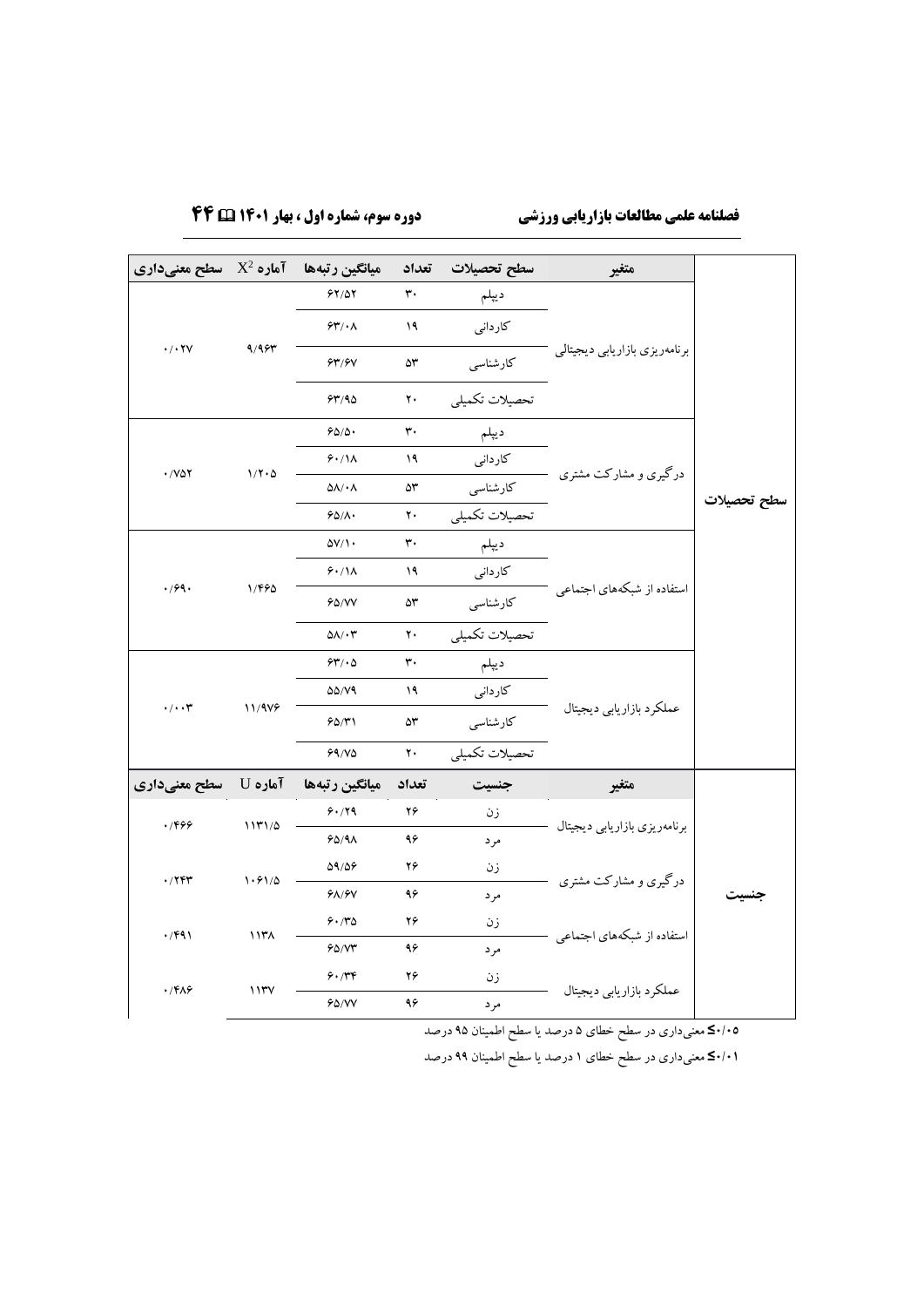جهت بررسی وجود ارتباط معنیدار میان متغیرهای پژوهش از آزمون همبستگی )جدول 3( استفاده گردید. بررسی رابطه همبستگی بین متغیرهای تحقیق نشان میدهد بین متغیر بازاریابی دیجیتال با ابعاد کاربری دیجیتالی، شایستگی دیجیتالی و انتقال دیجیتالی و بهطورکلی بین بازاریابی دیجیتال و سواد دیجیتال رابطه مثبت و معنیداری در سطح خطای 0/01 وجود دارد.

| ٥ | ٤          | ٣                                                | ۲                              |                            | متغير                |
|---|------------|--------------------------------------------------|--------------------------------|----------------------------|----------------------|
|   |            |                                                  |                                |                            | ١. بازاريابي ديجيتال |
|   |            |                                                  |                                | $\cdot$ / Y $\Delta V$ **  | ٢. سواد ديجيتال      |
|   |            |                                                  | $\cdot$ /91.**                 | $\cdot$ /991**             | ۳. شايستگي ديجيتالي  |
|   |            | $\cdot$ / $\cdot$ $\cdot$ **                     | $\cdot/\Lambda$ 9.**           | $\cdot$ / $9\Lambda$ $4\%$ | ۴. کاربري ديجيتالي   |
|   | $.7995***$ | $\cdot$ / $\gamma \uparrow \uparrow^{\ast \ast}$ | $\cdot$ / $\wedge\wedge\wedge$ | $\cdot$ / $99V***$         | ۵. انتقال ديجيتالي   |

**)جدول 3( ضرایب همبستگی میان سواد دیجیتال و سطوح آن با بازاریابی دیجیتال**

\* معنیداری در سطح خطای ۰/۰۵ \*\*\* \*\*معنیداری در سطح خطای ۰/۰۱

پس از وارد کردن متغیرهای مستقل با متغیر بازاریابی دیجیتال (جدول ۴)، تحلیل رگرسیون گامبهگام بهکار گرفته شد و تحلیل در سه گام انجام گرفت. آزمون دوربین واتسون معادل 2/081 به دست آمد که نشان داد، دادههای وارد شده در معادله تا حد زیادی دارای استقالل هستند. همچنین با توجه به معنیدار شدن آزمون F، میتوان نتیجه گرفت که حداقل یکی از متغیرهای مستقل وارد شده در معادله رگرسیون معنیدار بودند. آزمون تشخیص عدم همخطی چندگانه<sup>۱</sup> با ستفاده از آزمون تولرنس و عامل تورم واریانس'(VIF) نشان داد که مقادیر VIF برای هریک از متغیرهای مستقل تا 2/432 محاسبه شد که با توجه به کمتر بودن از مقدار 3 میتوان گفت متغیرهای مستقل همخطی چندگانه ندارند. آزمون تولرنس نیز مقادیر 1 را محاسبه نمود که با توجه به اینکه

l

<sup>1.</sup> Multi-Collinearity Statistics

<sup>2.</sup> Variance Inflation Factor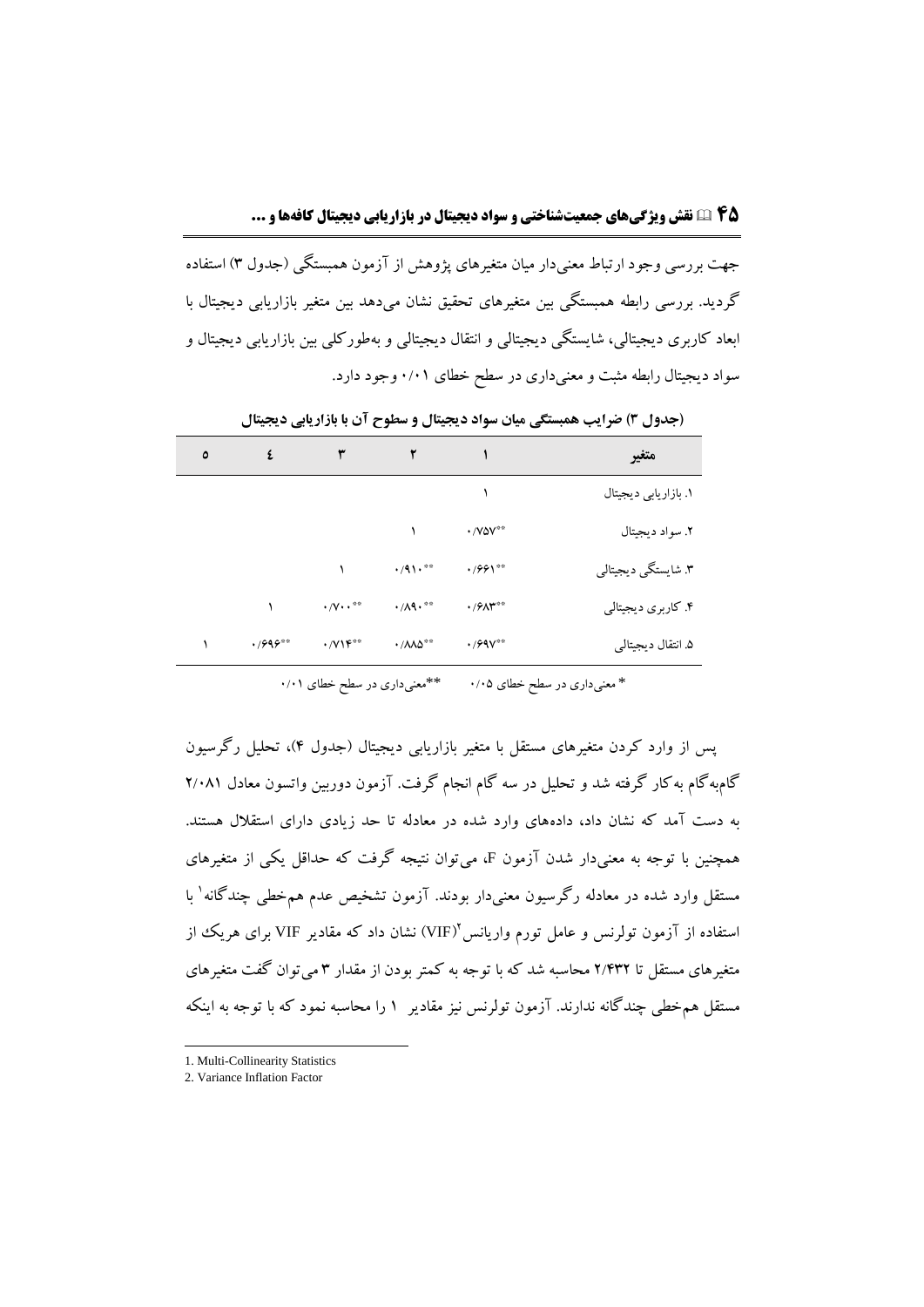مقادیر بیش از 0/3 است نتایج آزمون VIF را تأیید میکند. تحلیل رگرسیون مشخص نمود که متغیرهای شایستگی دیجیتالی، کاربری دیجیتالی و انتقال دیجیتالی بهطور معنیداری بر متغیر وابسته تأثیرگذار بودهاند. در این تحلیل، این متغیرها 56/8 درصد از تغییرات متغیر وابسته بازاریابی دیجیتالی را تبیین نموده است. مطابق با جدول ۴، تأثیر متغیرهای انتقال دیجیتالی و کاربری دیجیتالی بر متغیر وابسته بازاریابی دیجیتالی در سطح خطای 0/01 و تأثیر متغیر شایستگی دیجیتالی در سطح خطای 0/05 بر متغیر وابسته بازاریابی دیجیتالی معنادار بوده است. بهمنظور بررسی دقیق اثر هر کدام از سطوح سواد دیجیتال روی هر کدام از ابعاد بازاریابی دیجیتال نیز از رگرسیون خطی استفاده گردید که نتایج آن در جدول شماره 4 گزارش شده است. بر طبق این جدول، بیشترین اثر متغیر شایستگی دیجیتالی بر متغیر استفاده از شبکههای اجتماعی بوده است که 38/7 درصد این متغیر را تبیین نموده است. همچنین بیشترین اثر متغیر کاربری دیجیتالی بر متغیر استفاده از شبکههای اجتماعی بوده است که 41/8 درصد این متغیر را تبیین نموده است. درنهایت، بیشترین اثر متغیر انتقال دیجیتالی بر متغیر برنامهریزی بازاریابی دیجیتال بوده است که 46/7 درصد این متغیر را تبیین نموده است.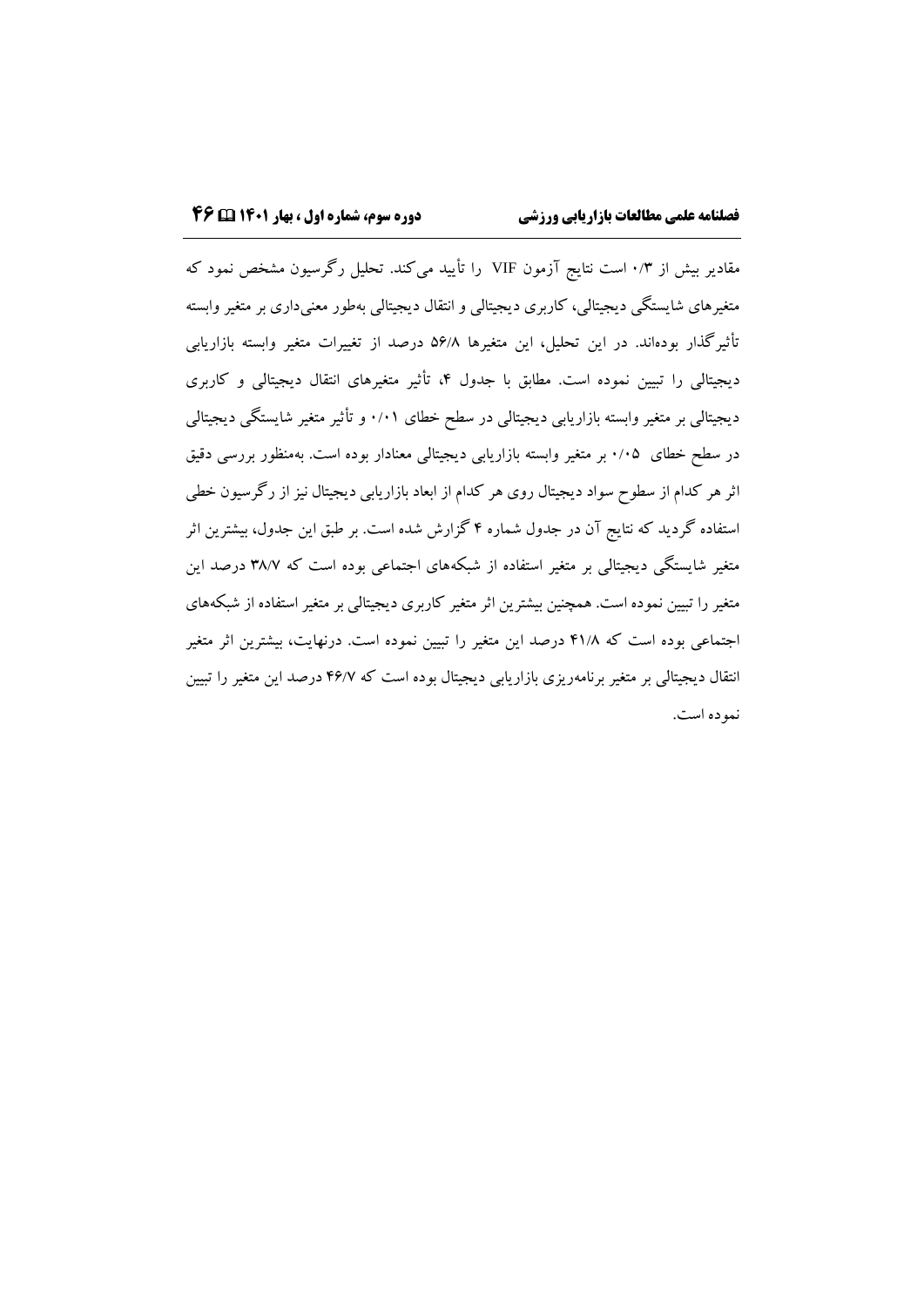**۴7 نقش ویژگیهای جمعیتشناختی و سواد دیجیتال در بازاریابی دیجیتال کافهها و ...**

|                                                                             |                            |                                   |                                        | نتايج آزمون F رگرسيون                                                        |           |  |  |  |
|-----------------------------------------------------------------------------|----------------------------|-----------------------------------|----------------------------------------|------------------------------------------------------------------------------|-----------|--|--|--|
| $R = \cdot / \sqrt{9}$                                                      | $R^2 = \cdot / \Delta V$ ۹ | تعديل يافته $\mathrm{R}^2$ =۰/۵۶۸ |                                        | دوربين واتسون=٢/٠٨١                                                          |           |  |  |  |
| Tolerance                                                                   | <b>VIF</b>                 | سطح معنیداری                      | مقدار t                                | متغير                                                                        | گام       |  |  |  |
|                                                                             |                            |                                   |                                        | نتایج رگرسیون عوامل مؤثر بر بازاریابی دیجیتال                                |           |  |  |  |
|                                                                             |                            | $\cdot/\cdot\cdot$                | $\mathbf{r}/\mathbf{r}\cdot\mathbf{A}$ | مقدار ثابت                                                                   |           |  |  |  |
| .7810                                                                       | 7/۴۱۱                      | $\cdot$ / $\cdot$ $\cdot$         | ۳/۶۳۸                                  | انتقال ديجيتالي                                                              | $\lambda$ |  |  |  |
| $\cdot$ /۴۳۱                                                                | Y/Y                        | $\cdot/\cdot\cdot$                | T/T                                    | كاربري ديجيتالي                                                              | ۲         |  |  |  |
| $\cdot$ $/$ ۴۳۲                                                             | 7/۴۳۲                      | . / . YV                          | <b>Y/YFD</b>                           | شايستگي ديجيتالي                                                             | ٣         |  |  |  |
| تعديل يافته $\mathrm{R}^2$                                                  | $\mathbb{R}^2$             | سطح معنیداری                      | مقدار t                                | متغير                                                                        | گام       |  |  |  |
|                                                                             |                            |                                   |                                        | نتایج رگرسیون اثر متغیر شایستگی دیجیتالی بر هر یک از ابعاد بازاریابی دیجیتال |           |  |  |  |
| $\cdot$ /۳۷۴                                                                | $\cdot$ /۳۷۹               | $\cdot$ / $\cdot$ $\cdot$         | $\Lambda/\Delta\Delta\Upsilon$         | برنامەريزى بازاريابى ديجيتال                                                 | ١         |  |  |  |
| .708                                                                        | .791                       | $\cdot$ / $\cdot$ $\cdot$         | $F/Y$ ۹۳                               | درگیری و مشارکت مشتری                                                        | ۲         |  |  |  |
| $\cdot$ /۳۸۷                                                                | .791                       | $\cdot$ / $\cdot$ $\cdot$         | <b>A/VAA</b>                           | استفاده از شبکههای اجتماعی                                                   | ٣         |  |  |  |
| $\cdot$ /٢ $\wedge$ ۳                                                       | .77A9                      | $\cdot$ / $\cdot$ $\cdot$         | 9/9V9                                  | عملكرد بازاريابي ديجيتال                                                     | ۴         |  |  |  |
|                                                                             |                            |                                   |                                        | نتایج رگرسیون اثر متغیر کاربری دیجیتالی بر هر یک از ابعاد بازاریابی دیجیتال  |           |  |  |  |
| .791                                                                        | $\cdot$ /۳۹۷               | $\cdot$ / $\cdot$ $\cdot$         | $\lambda/\lambda$ ٩٠                   | برنامهريزي بازاريابي ديجيتال                                                 | $\lambda$ |  |  |  |
| $\cdot$ / ۱ V $\wedge$                                                      | $\cdot$ / $\Lambda$ ۴      | $\cdot$ / $\cdot$ $\cdot$         | 0/Y                                    | درگیری و مشارکت مشتری                                                        | ۲         |  |  |  |
| $\cdot$ /۴۱۸                                                                | $\cdot$ $/$ ۴۲۳            | $\cdot$ / $\cdot$ $\cdot$         | 9/7V                                   | استفاده از شبکههای اجتماعی                                                   | ٣         |  |  |  |
| .77A9                                                                       | .799                       | $\cdot$ / $\cdot$ $\cdot$         | $V/\cdot V$                            | عملكرد بازاريابي ديجيتال                                                     | ۴         |  |  |  |
| نتایج رگرسیون اثر متغیر انتقال دیجیتالی بر هر یک از ابعاد بازاریابی دیجیتال |                            |                                   |                                        |                                                                              |           |  |  |  |
| $\cdot$ /۴۶۷                                                                | $\cdot$ /۴۷۲               | $\cdot$ / $\cdot$ $\cdot$         | 1.708                                  | برنامهريزي بازاريابي ديجيتال                                                 | $\lambda$ |  |  |  |
| .710                                                                        | ۰/۲۲۲                      | $\cdot$ / $\cdot$ $\cdot$         | <b>D/147</b>                           | درگیری و مشارکت مشتری                                                        | ۲         |  |  |  |
| .779V                                                                       | .77Y                       | $\cdot$ / $\cdot$ $\cdot$         | $\Lambda$ /۴۳.                         | استفاده از شبکههای اجتماعی                                                   | ٣         |  |  |  |
| ٠/٢٨٨                                                                       | ۰/۲۹۴                      | $\cdot$ / $\cdot$ $\cdot$         | $V/\cdot 99$                           | عملكرد بازاريابي ديجيتال                                                     | ۴         |  |  |  |

)جدول 4(نتایج آزمون رگرسیون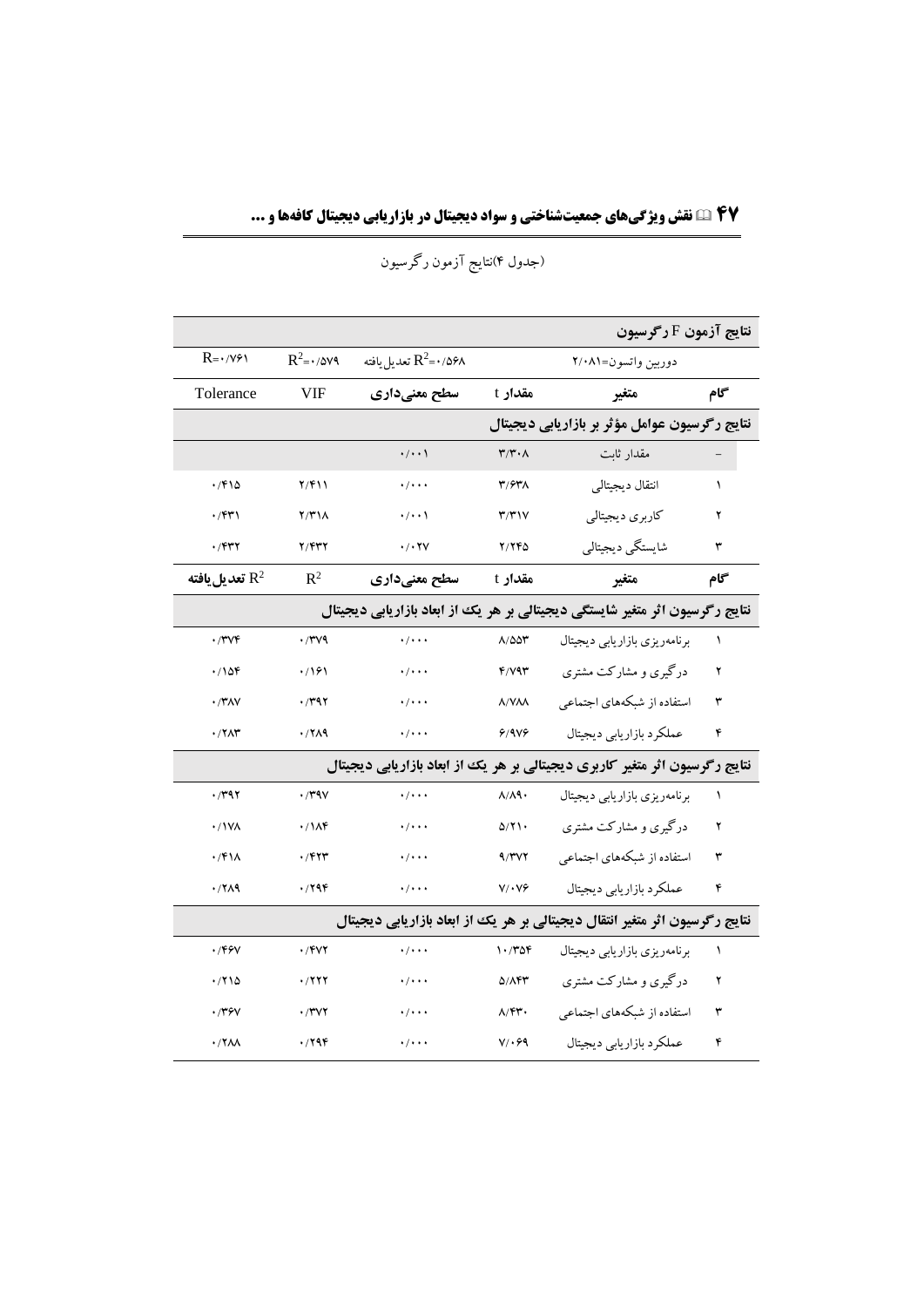## **بحث و نتیجهگیري**

نتایج پژوهش با استفاده از دادههای جمعآوری شده و یافتهها نشان داد که بازاریابی دیجیتال افراد با سنین و تحصیالت مختلف، متفاوت است. اما، بازاریابی دیجیتال افراد با جنسیتهای مختلف مرد و زن متفاوت نیست. همچنین، یافتهها نشان دادند سواد دیجیتال، بازاریابی دیجیتال و سطوح و ابعاد آنها با یکدیگر در ارتباط هستند.

یافتههای پژوهش نشان دادند که متغیر سن بر مؤلفههای استفاده از شبکههای اجتماعی و عملکرد بازاریابی دیجیتال نقش دارد. این موضوع با یافته پژوهش (S. Cole et al., 2017) که ویژگیهای جمعیتشناختی بهغیر از تحصیالت را بدون تأثیر بر بازاریابی و تبلیغات دانست، ناهمسو است. از جهت دیگر، این یافته با نتیجه پژوهش )2020 ,Prathivi )همسو میباشد. او بیان داشت که نسل جوان عملکرد بازاریابی دیجیتال و سواد دیجیتال بالاتری را دارا میباشند. طبق نتایج پژوهش حاضر میزان آشنایی با فضای مجازی و استفاده از شبکههای اجتماعی در دو گروه سنی اول )25-18 و 35-26 سال( بیشتر از بقیه گروههای سنی بود. در نتیجه استفاده بیشتر از شبکههای اجتماعی و تقویت سواد دیجیتال ) ;2015 ,Singh and Mohammadyari; 2020 ,Prathivi 2017 ,Fichter and Murdoch)، افراد عملکرد بازاریابی دیجیتال بهتر و مطلوبتری را از خود نشان میدهد )2018 .,al et ,Carmen). صرف مدت زمان بیشتر در شبکههای اجتماعی و بررسی صفحات موفق دیگر میتواند به مدیران، صاحبان و فروشندگان کافهها و فروشگاههای ورزشی ایدههای تازهتری در جهت مدیریت و انجام بازاریابی دیجیتال در اختیار آنها قرار دهد. این تنها به معنی بررسی صفحات و فعالیت مجازی رقبا نیست. بلکه برای دستیابی به عملکرد بهتر در مورد بازاریابی دیجیتال نیاز است تا استراتژی و مدل بازاریابی دیجیتال کسبوکارهای دیگر را نیز مورد بررسی قرار دهیم. همچنین شبکههای اجتماعی میتوانند فرصتی برای شناساندن فروشگاههای ورزشی و محصوالت آنها ایجاد نمایند )فیروزیان و همکاران، 1399(.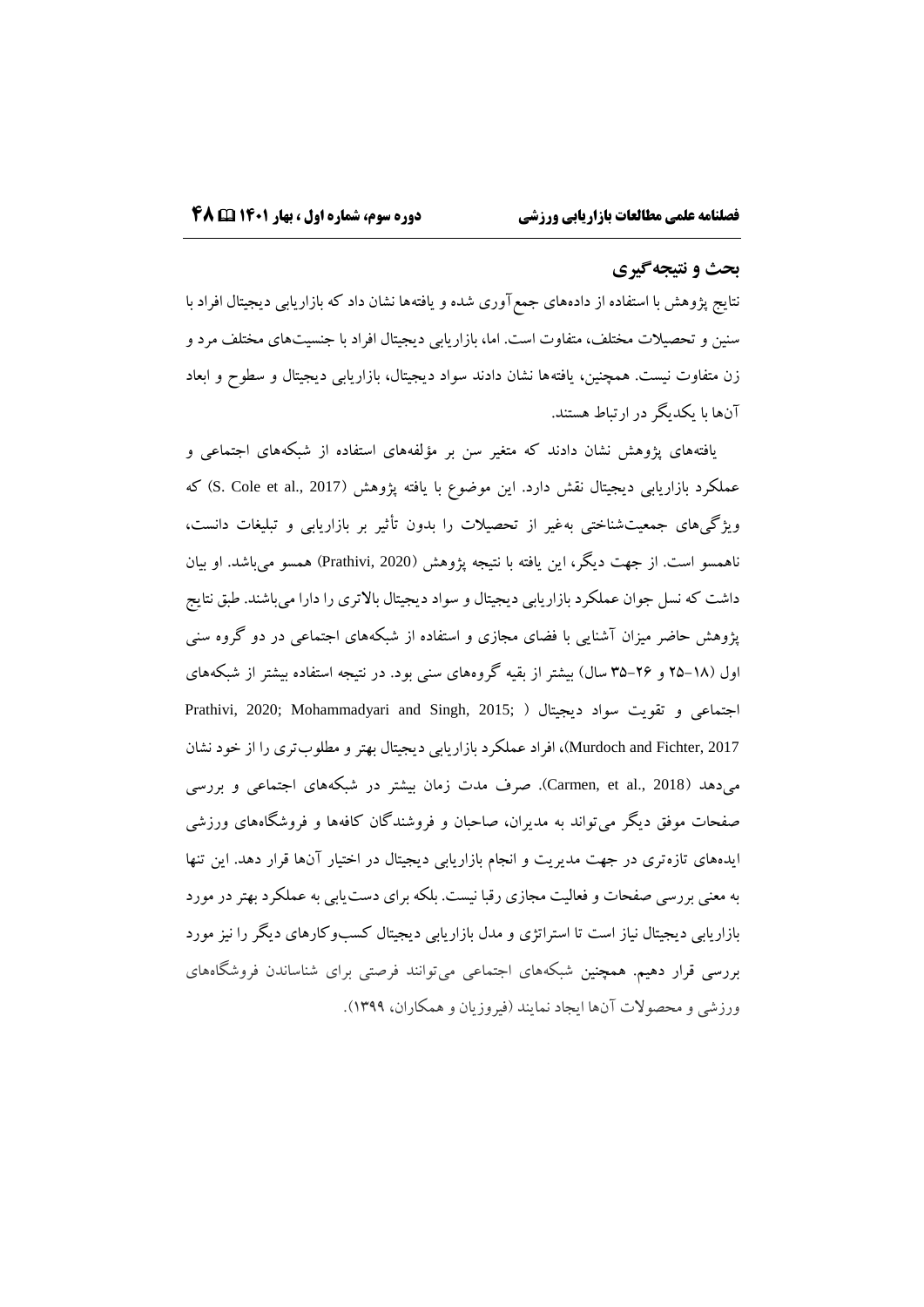یافته بعدی پژوهش حاضر، تأثیر مؤلفه سطح تحصیالت بر بازاریابی دیجیتال را تأیید نمود. افراد با سطح تحصیالت تکمیلی، عملکرد بازاریابی و برنامهریزی بازاریابی دیجیتال بیشتری نسبت به سایر گروههای تحصیلی داشتند و بعد از آن افراد با تحصیالت کارشناسی در رتبه دوم قرار گرفتند. یافتههای پژوهش حاضر در مورد تأثیر سطح تحصیالت بر برنامهریزی بازاریابی میتواند همسو با نتایج پژوهش (Jafari Sadeghi, et al., 2019) باشد. نتایج حاصل از یافتههای پژوهش آنها نشان داد که سطح تحصیالت، توانایی آیندهنگری مدیران را در مورد آینده و فرصتها و تهدیدهای آن تقویت میکند. تا در نتیجه آینده سازمان و پیامدهای اقدامات خود را پیشبینی کنند. برنامهریزی و عملکرد بازاریابی بهتر در افراد دارای سطح تحصیالت باالتر را میتوان به این موضوع نسبت داد که با باالتر رفتن سطح تحصیالت این افراد به دنبال یادگیری روشهای جدید و بهروز در زندگی شخصی یا انجام حرفه کاری خود هستند. در مورد صاحبان و مدیران کافهها و فروشگاههای ورزشی نیز افراد با سطح تحصیلات بالاتر به دنبال یادگیری روشهای جدید بازاریابی دیجیتال و استفاده از ابزارهای آن جهت تسهیل امور و افزایش عملکرد میباشند. بهعبارتدیگر این افراد تقاضاهای بهروز و جدید جامعه را احساس میکنند و در جهت تطبیق خود با شرایط بازار تالش مینمایند. همچنین اغلب دانشجویان تحصیلات تکمیلی با یک زبان خارجی (عموماً انگلیسی) آشنایی دارند. آشنایی با زبان انگلیسی و برنامهریزی مطلوبتر میتواند افراد را برای انجام بازاریابی دیجیتال وارد بازارهای جدید و خارجی نیز نماید. بهعنوانمثال فروشگاههای ورزشی میتوانند کاالهای تولیدی خود را جهت فروش گستردهتر از طریق کانالهای دیجیتال خارجی تبلیغ نمایند. همانطور که نمونه مورد بررسی در پژوهش (Bocconcelli, et al., 2017) از طریق شبکههای اجتماعی در یک بازار دارای رکود به بازارهای دیگری ورود نمود.

یافته بعدی پژوهش، عدم نقش جنسیت بر بازاریابی دیجیتال را بعد از تجزیهوتحلیل دادهها بیان داشت. این یافته با نتایج پژوهش )2019 ,Altounian & Peterson )همسو بوده است. در مورد این یافته میتوان اینگونه نتیجه گرفت که فروشندگان، صاحبان و مدیران کافهها و فروشگاههای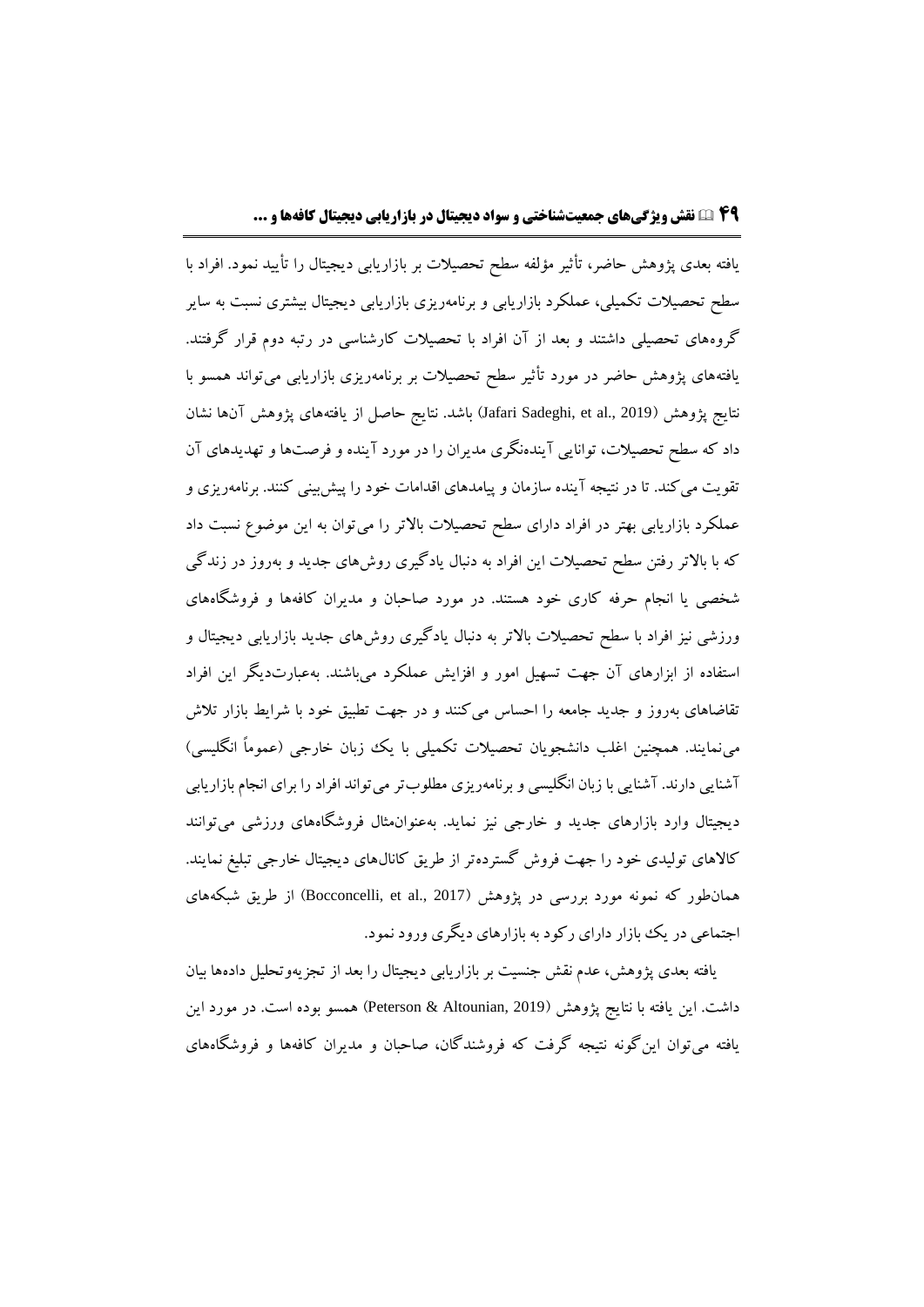ورزشی با هر دو جنسیت زن و مرد دسترسی یکسانی به فنآوریها، ابزارهای بازاریابی دیجیتال و آموزشهای مرتبط به آنها را دارا هستند. این یافته ناهمسو با نتایج پژوهش ) Sana & Ali Jabir 2017 ,Shabir )بود که بیان داشت، موانع تجاری نسبتاً کمتری در بازاریابی زنان نسبت به مردان وجود دارد. اما طبق نتایج تحقیق حاضر هیچگونه اختالف معناداری میان مؤلفههای بازاریابی دیجیتال در سطح جنسیت یافت نشد. بااینحال و بر اساس تناقضات موجود میان پیشینهها و پژوهش حاضر، برای شناسایی ابعاد مختلف موضوع و فهم درستتر باید تحقیقات بیشتری در مورد ارتباط میان جنسیت، بازاریابی دیجیتال و سواد دیجیتال انجام گیرد.

تحلیل رگرسیون چندگانه تأثیرگذاری سواد دیجیتال بر بازاریابی دیجیتال را تأیید نمود. سواد دیجیتال صاحبان مشاغل و استفاده از فنآوریها و ابزارهای دیجیتال میتواند بر طرح یک استراتژی و برنامهریزی بازاریابی دیجیتال هدفمند در جهت عملکرد بهتر مجموعه تأثیرگذار باشد. این یافته همسو با نتایج پژوهش )2021 ,Ziółkowska )در مورد انتقال دیجیتالی و فعالیتهای بازاریابی در سازمانهای با اندازه کوچک و متوسط میباشد. اما این یافته پژوهش با نتایج پژوهش )2020 ,Hurth )در تضاد میباشد. او در پژوهش خود بیان داشت که بازاریابی دیجیتال سبب کاهش سطح سواد افراد میگردد. بر اساس یافته اول پژوهش حاضر، صاحبان و مدیران کافهها و فروشگاههای ورزشی در جهت نیل به اهداف بازاریابی دیجیتال خود باید سطح سواد دیجیتال خود را افزایش دهند. همچنین تحلیل رگرسیون مشخص نمود که متغیرهای شایستگی دیجیتالی، کاربری دیجیتالی و انتقال دیجیتالی بهطور معنیداری بر متغیر وابسته تأثیرگذار بودهاند. این متغیرها 56/8 درصد از تغییرات متغیر وابسته بازاریابی دیجیتالی را تبیین نمودند. میتوان اینگونه بیان نمود که صاحبان مشاغل با تقویت هر یک از سطوح سواد دیجیتال بهصورت جداگانه، در خود و کارکنان، میتوانند تأثیر مثبتی را بر بازاریابی دیجیتال مجموعه خود داشته باشند. و در نتیجه عملکرد شغلی بهتری )2019 ,Azolo ,Agim )در جهت دستیابی به اهداف سازمان خواهند داشت. بهبود سطوح سواد دیجیتال در افراد نهتنها عملکرد سازمان و کارکنان را بهینه مینماید بلکه بر رضایت مشتری و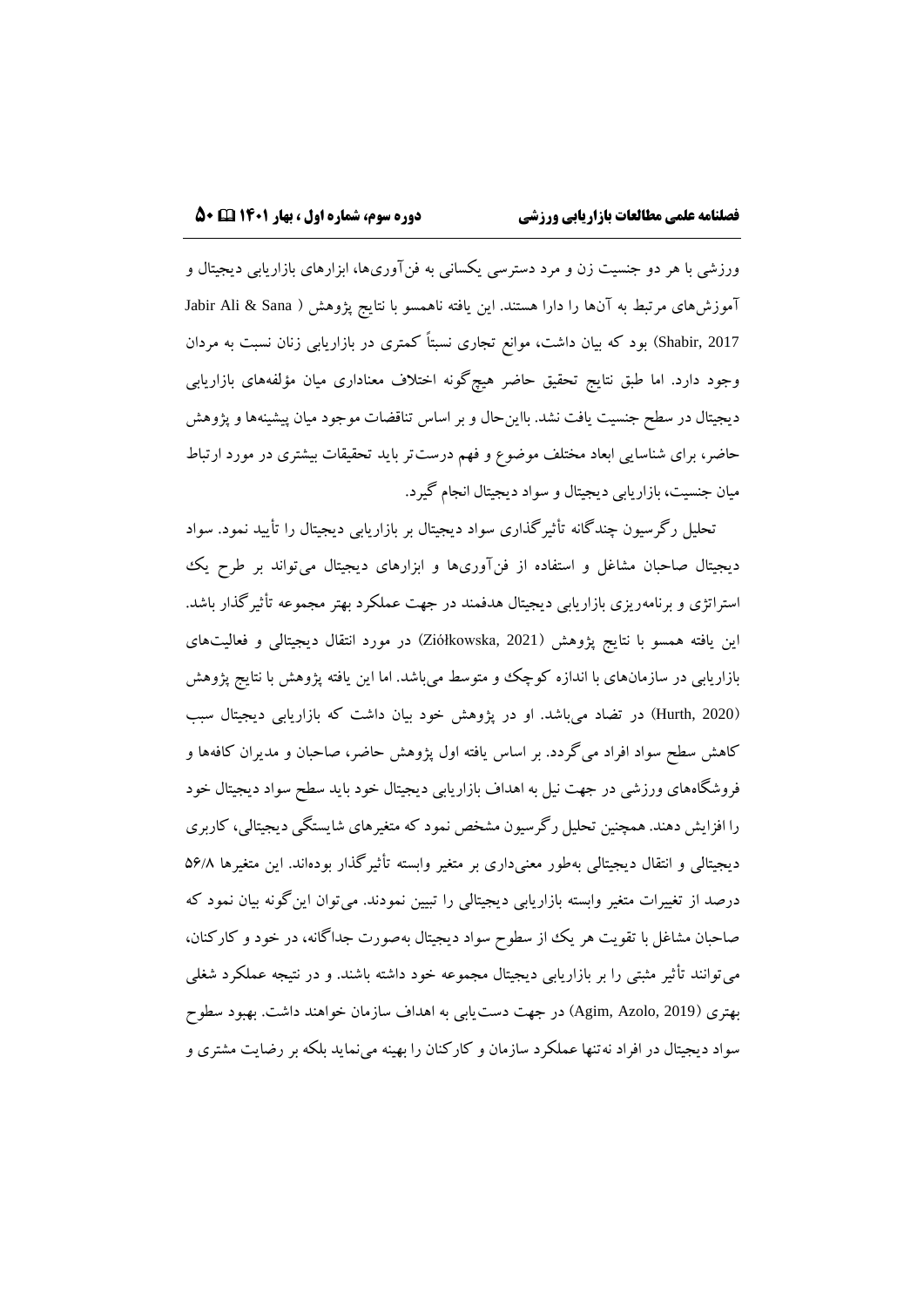ایجاد ارزش برای آنها نیز تأثیرگذار است. انتقال دیجیتالی و ابزارهای دیجیتال به نوآوری در مدل کسبوکار، ایجاد کانالهای توزیع جدید و روشهای جدید برای ایجاد و ارائه ارزش به مشتری کمک میکند (Matarazzo, et al., 2021). انتقال دیجیتالی همچنین باعث ارتقا بهتر، افزایش آگاهی از نام تجاری، موقعیت بهتر مجموعه )2020 .,al et ,Melović )در بازار و در میان رقبا میگردد.

بهمنظور بررسی دقیقتر دادههای جمعآوریشده اثر هر کدام از ابعاد سواد دیجیتال روی هر کدام از ابعاد بازاریابی دیجیتال نیز با استفاده از رگرسیون خطی مورد سنجش قرار گرفت. بیشترین تأثیر متغیرهای شایستگی و کاربری دیجیتالی بر متغیر استفاده از شبکههای اجتماعی بود که نشاندهنده استفاده بیشتر صاحبان کافهها و فروشگاههای ورزشی از فضای مجازی برای انجام بازاریابی دیجیتال بوده است. انتقال دیجیتال نیز بیشترین تأثیر را بر برنامهریزی بازاریابی دیجیتال داشته است.

عدم همکاری حداکثری صاحبان و فروشندگان کافهها و فروشگاههای ورزشی مهمترین محدودیت پژوهش حاضر بود. که این امر حجم کم نمونه را موجب شد. به همین دلیل در تعمیم نتایج به جامعه باید احتیاط کرد.

درنهایت، میدانیم که افراد زیادی در حوزه کاری مشابه و غیرمشابه در بسترهای ارتباطی مختلف در حال فعالیت هستند. پیشنهاد میگردد تا صاحبان این کسبوکارها با بررسی صفحات مجازی مشاغل مشابه و تأثیرگذاران فضای مجازی سطح سواد دیجیتالی خود را در زمینه بازاریابی دیجیتال و نحوه فعالیت بهینه در فضای مجازی و بسترهای پربازدید تقویت نمایند. تا درنتیجه درصد خطای آنها کاهش یافته و با سرعت بیشتری در جهت دستیابی به اهداف حرکت کنند. همچنین پیشنهاد میشود تا افراد فعال در این صنفها بازاریابی دیجیتال را در کنار بازاریابی سنتی خود و با برنامهریزی کوتاه یا بلندمدت ادامه دهند. با توجه به شیوع گسترده ویروس کرونا در دو سال اخیر و محدودیتهای اعمالشده برای فعالیت مشاغل مختلف، پیشنهاد میشود تا افراد از این فرصت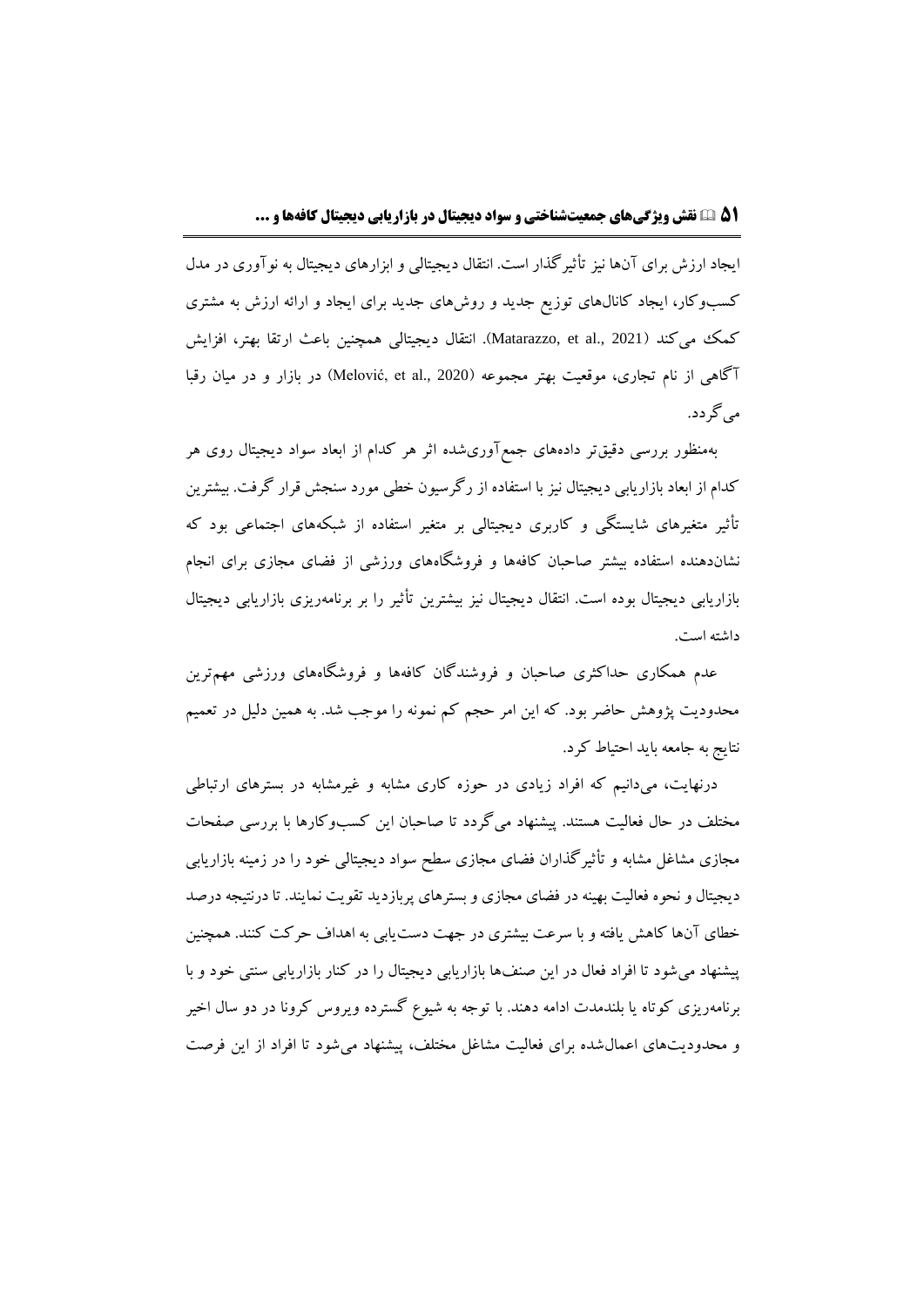مناسب برای برنامهریزی بازاریابی دیجیتال خود جهت آغاز فعالیت یا تقویت آن استفاده نمایند. فروشگاههای ورزشی، تولیدیهای کفش و پوشاک وو مشاغل مشابه قابلیت انجام صادرات را دارند. همچنین کافهها نیز میتوانند مواد اولیه و لوازم جانبی مربوط به حرفه خود را وارد نمایند. درنتیجه پیشنهاد میشود تا صاحبان و فروشندگان این مشاغل با استفاده از بازاریابی دیجیتال و استفاده از روشهای مختلف اعتمادسازی آنالین در جهت واردات و صادرات کاال و خدمات خود بهصورت داخلی و خارجی برای فروش باالتر اقدام نمایند.

## **مالحظات اخالقی**

در جریان اجرای این پژوهش و تهیه مقاله کلیه قوانین کشوری و اصول اخالق حرفهای مرتبط با موضوع پژوهش از جمله رعایت حقوق آزمودنیها، سازمانها و نهادها و نیز مؤلفین و مصنفین رعایت شده است. پیروی از اصول اخالق پژوهش در مطالعه حاضر رعایت شده و فرمهای رضایتنامه آگاهانه توسط تمامی آزمودنیها تکمیل شد.

## **حامی مالی**

هزینههای مطالعه حاضر توسط نویسندگان مقاله تامین شد.

#### **تعارض منافع**

بنابر اظهار نویسندگان مقاله حاضر فاقد هرگونه تعارض منافع بوده است و این مقاله قبالً در هیچ نشریهای اعم از داخلی یا خارجی چاپ نشده است و صرفاً جهت بررسی و چاپ به فصلنامه مطالعات بازاریابی ورزشی ارسال شده است.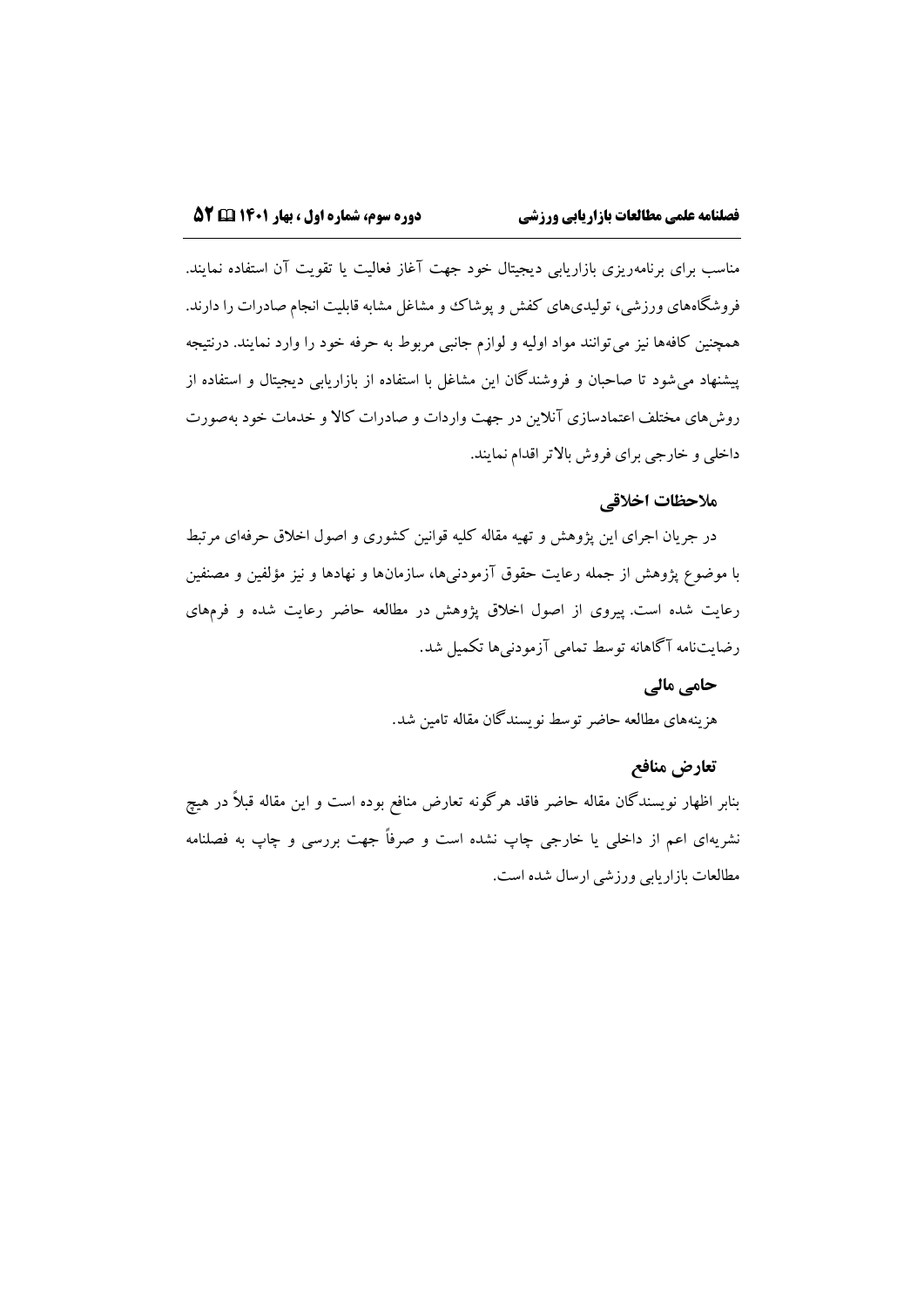**منابع:**

اسفندیاری، رجب، (۱۳۹۸)، سواد دیجیتالی معلمان زبان انگلیسی در محیطهای آموزشی ایران: ضرورت حرفهای سازی معلمان در دنيای دیجيتال، پژوهشهای زبانشناختی در زبانهای خارجی، دوره نهم، شماره سوم، صفحه 6۹۱ تا .7۲۰

شکوری، مریم، محمدی، معصومه، )۱۳۹7(، مدلسازی عوامل مؤثر بر عملکرد بازاریابی دیجیتال، فصلنامه بازاریابی پارس مدیر، دوره چهارم، زمستان ۱۳۹۷، شماره ۱۳، صفحه ۱۱ تا ۱۹.

دادی، مهدیالله، و همکاران، (۱۳۹۷)، طراحی اکوسیستم بازاریابی کارآفرینانه دیجیتال برای خردهفروشیهای اینترنتی، دو فصلنامه مطالعات مصرفکننده، دوره پنجم، شماره دوم، پایيز و زمستان، ،۱۳۹7 صفحه ۱۳5 تا .۱5۴

فرشادگهر، ناصر، و همکاران، )۱۳۹6(، اولویتبندی عوامل مؤثر بر بازاریابی در کسبوکارهای دیجيتال، دومين همایش بينالمللی و چهارمين همایش ملی پژوهشهای مدیریت و علوم انسانی در ایران، ،۱۳۹6 دانشگاه تهران، سازمانها و مراکز غيردولتی، مؤسسه پژوهشی مدیریت مدیر، دوره چهارم.

فيروزیان, فرشته, بحرالعلوم, حسن, دهقانپوری, حوریه. )۱۳۹۹(. تأثير بازاریابی شبکههای اجتماعی بر ارزش ویژه و قصد خرید مجدد مشتریان فروشگاههای ورزشی .مطالعات بازاریابی , 1(2), 174-149. doi: https://www.doi.org/10.34785/J021.2020.101ورزشی کردلو, حسين, علی محمدی, حسين, محرم زاده, مهرداد, عزیزیان کهن, نسرین. )۱۳۹۹(. *مطالعات بازاریابی* .ارتباط بازاریابی رسانههای اجتماعی با رضایت مشتریان مراکز تفریحی ورزشی ورزشی, 1)4(, 133-116. doi: https://www.doi.org/10.34785/J021.2020.888

وزیری گهر, حميدرضا, عبدالحسينی, رضا. )۱۳۹۹(. بهکارگيری فناوریهای نوین و بازاریابی دیجيتال در جذب مخاطب حوزه آموزش. فصلنامه توسعه تکنولوژی صنعتی, دوره ،۱8 شماره ,۴۱ صفحه .6۴-5۱

Agim, E. C., & Azolo, E. M. (2019). DIGITAL LITERACY AND JOB PERFORMANCE OF 21ST CENTURY LIBRARY STAFF IN IMO STATE. Library Research Journal, 4(1), 15-26.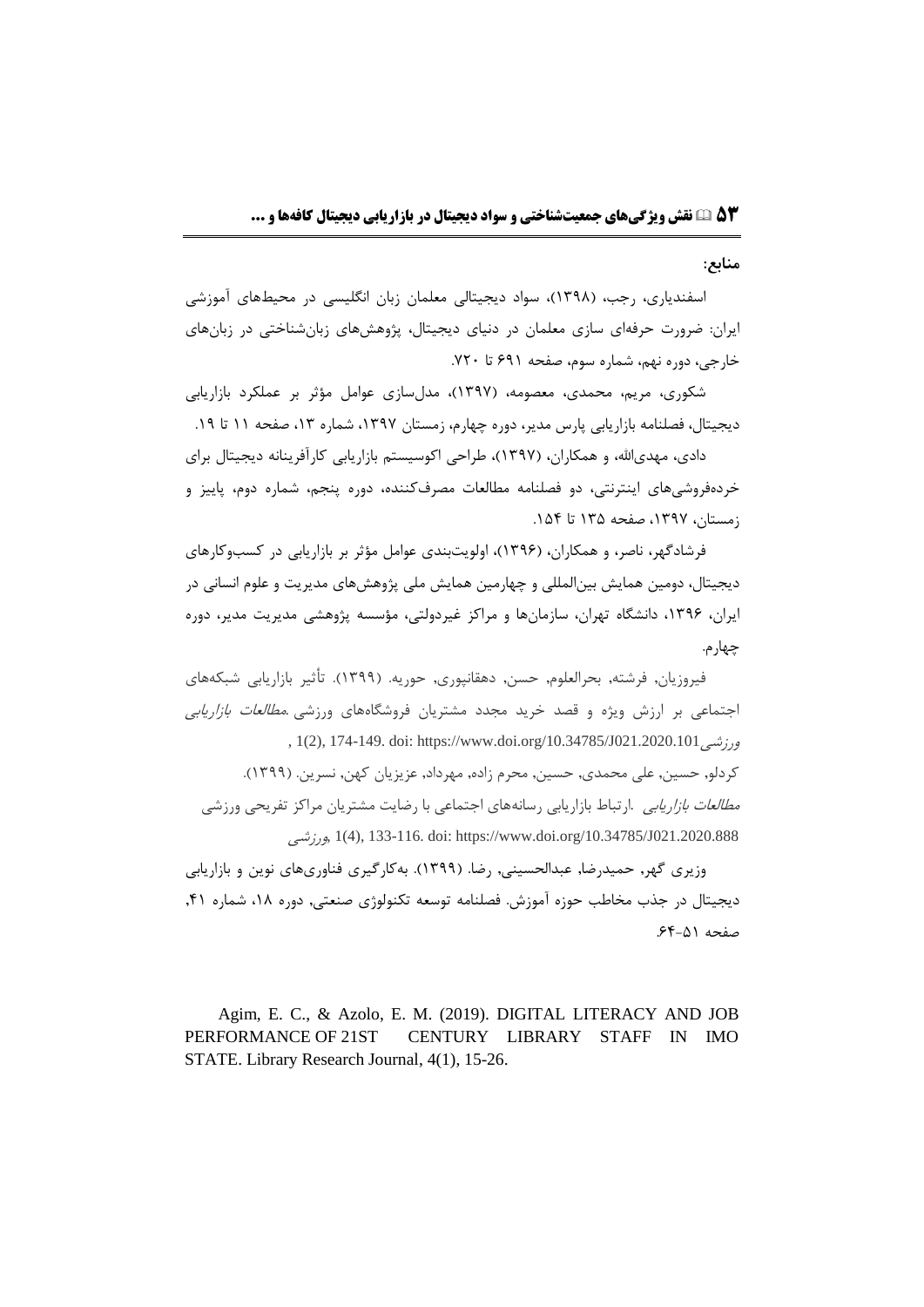Akre, V., Rajan, A., Ahamed, J., Al Amri, A., & Al Daisi, S. (2019, November). Smart Digital Marketing f Financial Services to Millennial Generation using emerging technological tools and buyer ersona. In 2019 Sixth HCT Information Technology Trends (ITT) (pp. 120-125). IEEE.

Ali, J., & Shabir, S. (2017). Does gender make a difference in business performance? Evidence from a large enterprise survey data of India. Gender in Management: An International Journal.

Amiryousefi, M. (2017). Affordances and limitations of technology: Voices from EFL teachers and learners. Journal of English Language Teaching and Learning, 9(19), 1-24.

Bala, M., & Verma, D. (2018). A critical review of digital marketing. M. Bala, D. Verma (2018). A Critical eview of Digital Marketing. International Journal of Management, IT & Engineering, 8(10), 321- 339.

Bhagowati, D., & Dutta, D. M. (2018). A Study on Literature Review for Identifying the Factors Impacting Digital Marketing. International Journal of Sales & Marketing Management Research and Development (IJSMMRD), 8, 1-8.

Bocconcelli, R., Cioppi, M., & Pagano, A. (2017). Social media as a resource in SMEs' sales process. Journal of Business & Industrial Marketing.

Bull, S., & Wasson, B. (2016). Competence visualisation: Making sense of data from 21st-century technologies in language learning. ReCALL, 28(2), 147-165.

Cole, H. S., DeNardin, T., & Clow, K. E. (2017). Small service businesses: Advertising attitudes and the use of digital and social media marketing. Services Marketing Quarterly, 38(4), 203-212.

Dees, W., Walsh, P., McEvoy, C. D., McKelvey, S., Mullin, B. J., Hardy, S., & Sutton, W. A. (2021). Sport marketing. Human Kinetics.

Gilster, P. (1997). Digital literacy. https://dl.acm.org/doi/abs/10.5555/260946.

Giotopoulos, I., Kontolaimou, A., Korra, E., & Tsakanikas, A. (2017). What drives ICT adoption by SMEs? Evidence from a large-scale survey in Greece. Journal of Business Research, 81, 60-69.

Goel, D. (2016, December 22). What factors affect Digital Marketing? https://www.linkedin.com/pulse/what-factors-affects-digital-marketingdeepak-goel.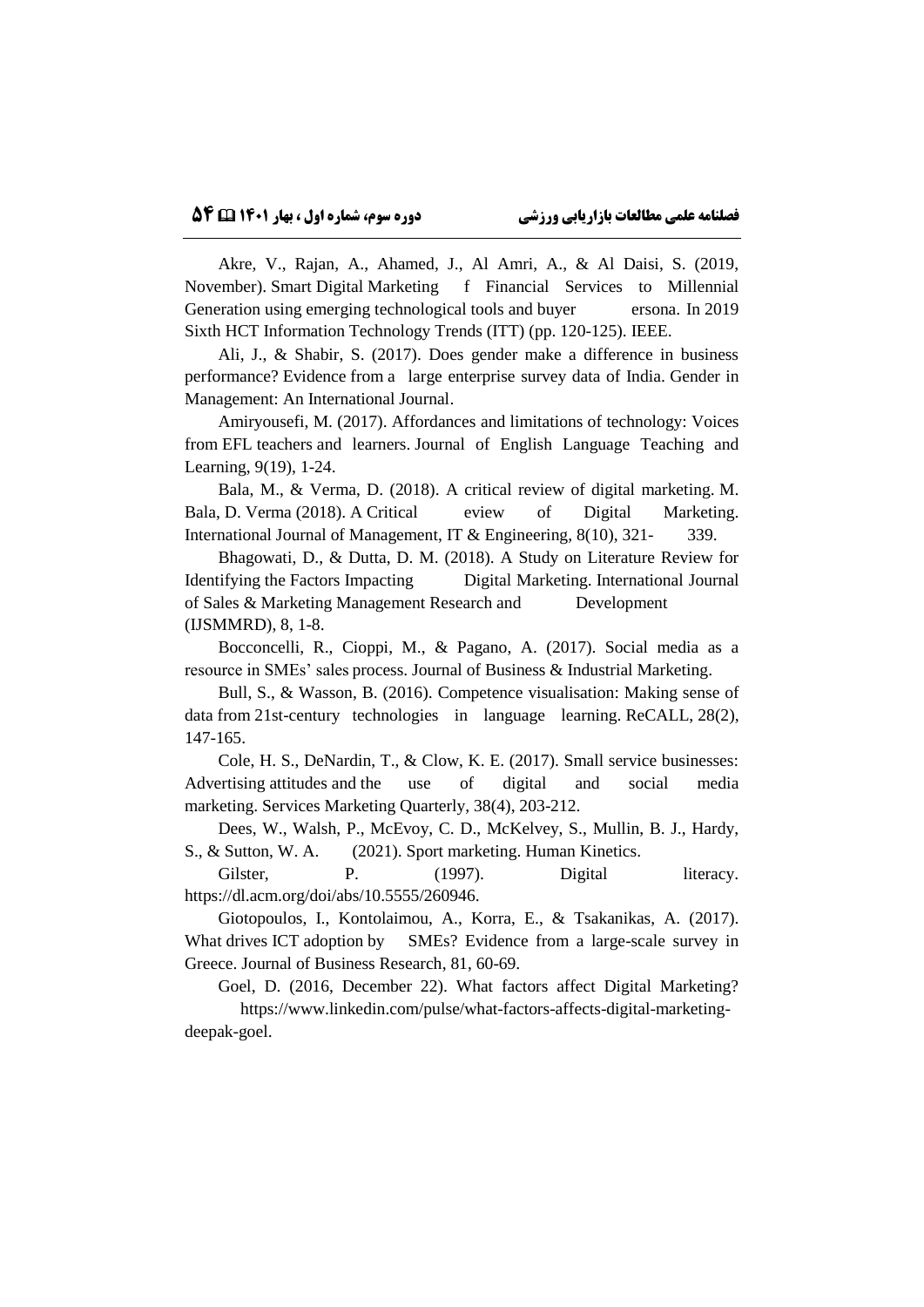Grgurović, M., Chapelle, C. A., & Shelley, M. C. (2013). A meta-analysis of effectiveness studies on computer technology-supported language learning. ReCALL, 25(2), 165-198.

Gupta, G. (2019). Inclusive use of digital marketing in tourism industry. In information systems design and intelligent applications (pp. 411-419). Springer, Singapore.

Hurth, E. (2020). The Enemy of Digital Literacy is Digital Marketing. New Jersey English Journal, 9(1), 9.

Imran, H. A. (2010). Literasi teknologi informasi dan komunikasi masyarakat pedesaan. dalamsulhanihermawan, http://sulhanihermawan. files. wordpress. com/2012/03/contoh risetkuantitatif. pdf, diakses, 4.

Islami, N. N. (2019, March). The effect of digital literacy toward enterpreneur behaviors through students' intention enterpreneurship on Economics Education Study Program at Jember. In IOP Conference Series: Earth and Environmental Science (Vol. 243, No. 1, p. 012084). IOP publishing.

Jafari-Sadeghi, V., Kimiagari, S., & Biancone, P. P. (2019). Level of education and knowledge, foresight competency and international entrepreneurship: a study of human capital determinants in the European countries. European Business Review.

Khan, M. S., & Mahapatra, S. S. (2009). Service quality evaluation in internet banking: an empirical study in India. International Journal of Indian Culture and Business Management, 2(1), 30-46.

Krishen, A. S., Dwivedi, Y. K., Bindu, N., & Kumar, K. S. (2021). A broad overview of interactive digital marketing: A bibliometric network analysis. Journal of Business Research, 131, 183-195.

List, A. (2019). Defining digital literacy development: An examination of pre-service teachers' beliefs. Computers & Education, 138, 146-158.

Manoli, A. E. (2018). Sport marketing's past, present and future; an introduction to the special issue on contemporary issues in sports marketing. Journal of Strategic Marketing, 26(1), 1-5.

Martin, A. (2009). Digital literacy for the third age: Sustaining identity in an uncertain world. ELearning Papers, 12, 1-15.

Matarazzo, M., Penco, L., Profumo, G., & Quaglia, R. (2021). Digital transformation and customer value creation in Made in Italy SMEs: A dynamic capabilities perspective. Journal of Business Research, 123, 642- 656.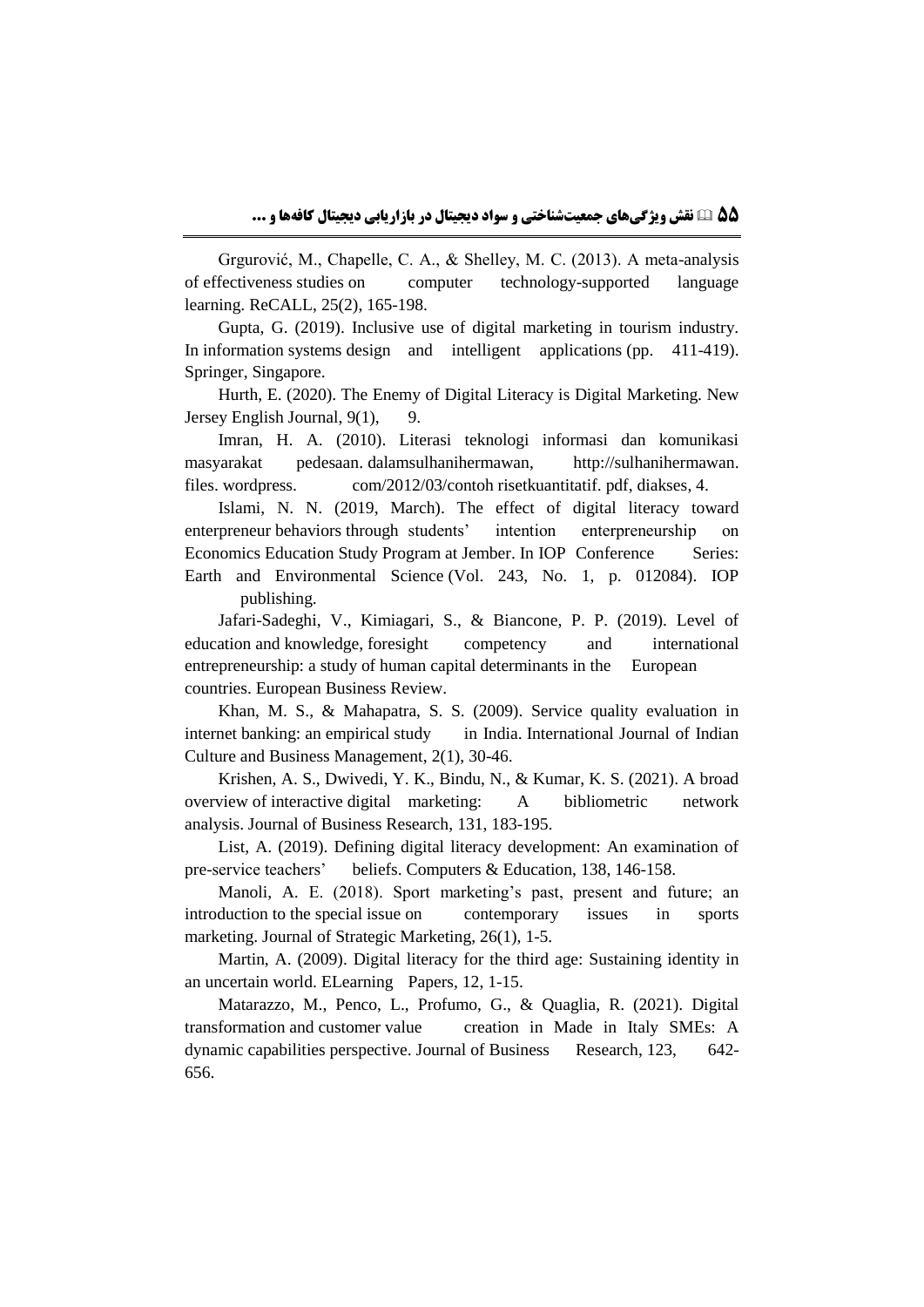Melović, B., Jocović, M., Dabić, M., Vulić, T. B., & Dudic, B. (2020). The impact of digital transformation and digital marketing on the brand promotion, positioning and electronic business in Montenegro. Technology in in Society, 63, 101425.

Miklosik, A., Kuchta, M., Evans, N., & Zak, S. (2019). Towards the adoption of machine learning-based analytical tools in digital marketing. Ieee Access, 7, 85705-85718.

Mkwizu, K. H. (2019). Digital marketing and tourism: opportunities for Africa. International Hospitality Review.

Mohammadyari, S., & Singh, H. (2015). Understanding the effect of elearning on individual performance: The role of digital literacy. Computers & Education, 82, 11-25.

Murdoch, D., & Fichter, R. (2017). From doing digital to being digital: Exploring workplace adoption of technology in the age of digital disruption. International Journal of Adult Vocational Education and Technology (IJAVET), 8(4), 13-28.

Pascalau, S. V., & Urziceanu, R. M. (2021). Traditional Marketing Versus Digital Marketing. Agora International Journal Of Economical Sciences, 14.

Peterson, R. A., & Altounian, D. (2019). Self-perceived Performance of Female-owned Firms and Male- owned Firms: Insights from Black and Mexican-American Entrepreneurs. In Go-to-Market Strategies for Women Entrepreneurs. Emerald Publishing Limited.

Polizzi, G. (2020). Digital literacy and the national curriculum for England: Learning from how the experts engage with and evaluate online content. Computers & Education, 152, 103859.

Portes, A., N'goala, G., & Cases, A. S. (2020, June). Should digital marketing practices be more transparent? An empirical investigation on the roles of consumer digital literacy and privacy concerns in self-service technologies. In 16th International Research Conference in Service

Management.

Prathivi, M. D. G. (2020). DIGITAL MARKETING AND INDONESIA'S YOUTH ENTREPRENEURS'BUSINESS. Jurnal Aplikasi Manajemen, 18(1), 86-94.

Reisdorf, B. C., & Groselj, D. (2017). Internet (non-) use types and motivational access: Implications for digital inequalities research. New Media & Society, 19(8), 1157-1176.